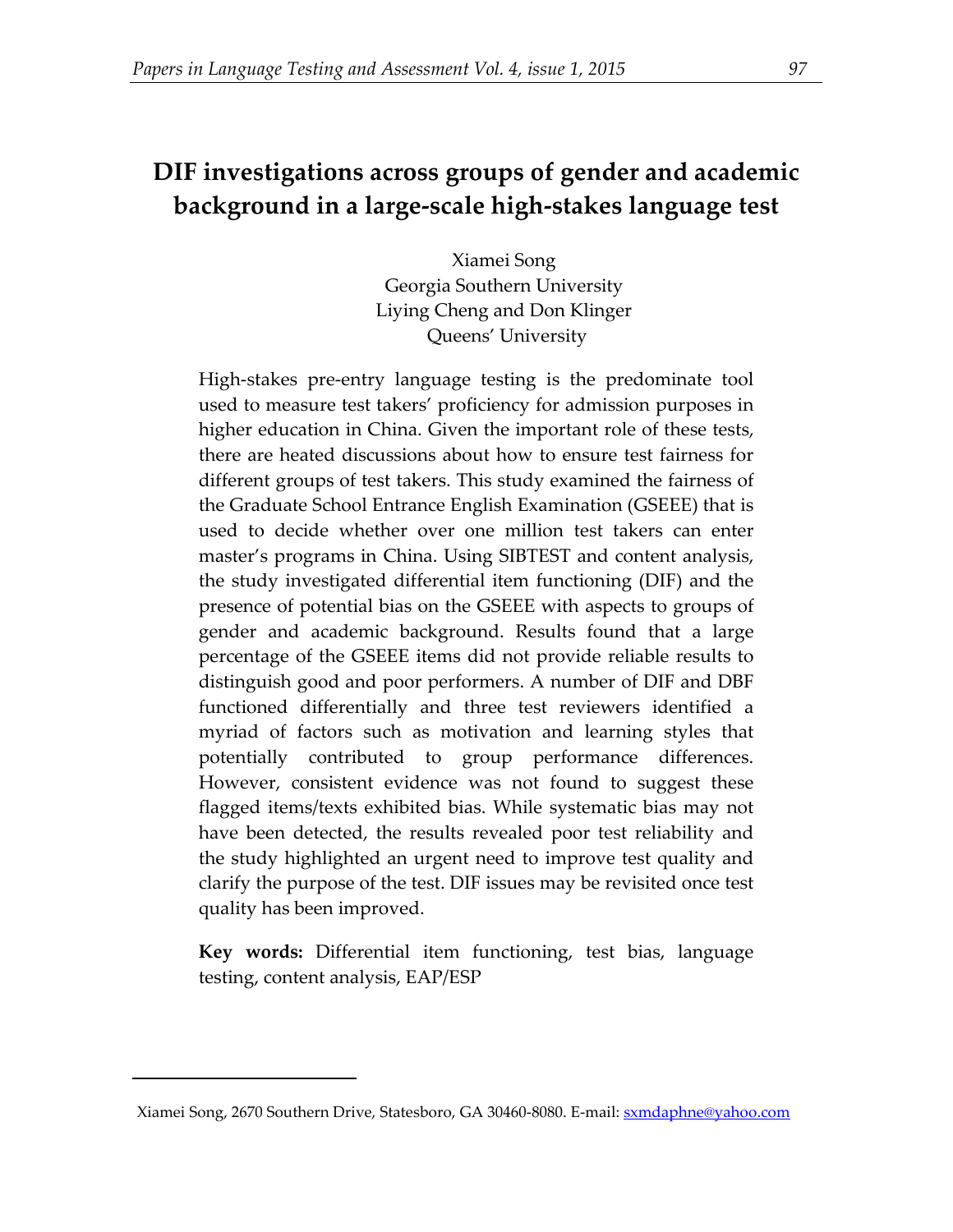## **Introduction**

High-stakes, pre-entry language testing is a predominate tool to measure test takers' knowledge and skills for the purpose of admission in higher education in China. These tests are used as a means to classify, select, and judge individuals. Given the important roles of high-stakes, pre-entry tests, there are concerted efforts to ensure that tests are fair to test takers. One example in obtaining empirical evidence of test fairness is to detect bias in the test in favour of or against test takers from certain groups (e.g., gender, linguistic, or ethnical status) that result in construct irrelevant differences in test scores (Cole & Zieky, 2001; McNamara & Roever, 2006). Differential item functioning (DIF) has become one of the most commonly used methods to judge whether test items function in the same manner for different groups of test takers. A similar procedure, differential bundle<sup>[2](#page-1-0)</sup> functioning (DBF), provides a measure of performance differences across clusters of items, typically grouped by 'some organizing principles' (Douglas, Roussos, & Stout, 1996, p. 466). Although DIF and DBF are not sufficient to identify bias (Angoff, 1993; McNamara & Roever, 2006), they are valuable tools to explore irrelevant factors that might interfere with testing scores, discriminate against certain test taker groups, and produce inaccurate inferences.

Over the recent decades, DIF research has been conducted with various second language tests (for reviews of DIF research in language testing, see Kunnan, 2000; Ferne & Rupp, 2007). These studies examined the effects of a variety of grouping variables such as gender (Aryadoust, Goh, & Kim, 2011), language background (Kim & Jang, 2009), ethnicity (Taylor & Lee, 2011), age (Geranpayeh & Kunnan, 2007), and academic background (Pae, 2004) on language performance. As Ferne and Rupp pointed out (2007), DIF research in second language testing has 'only just begun to investigate DIF for language tests outside North America' (p. 144), and this is especially true for the Chinese context (Lei, 2007). As such, this study examined DIF and potential bias with one of the large-scale high-stakes language tests in Chinese higher education—the Graduate School Entrance English Examination (GSEEE) based on two grouping variables: gender and academic background. Fairness research is particularly important in the Chinese tertiary context in which there are an enormous number of test takers. Yet research using

<u>.</u>

<span id="page-1-0"></span><sup>2</sup> The term *bundle* refers to 'any set of items choose according to some organizing principle' (Douglas, Roussos, & Stout, 1996, p. 466). Gierl (2005) described four general organizing principles: content, psychological characteristics (e.g., problem-solving strategies), test specifications, and empirical outcomes.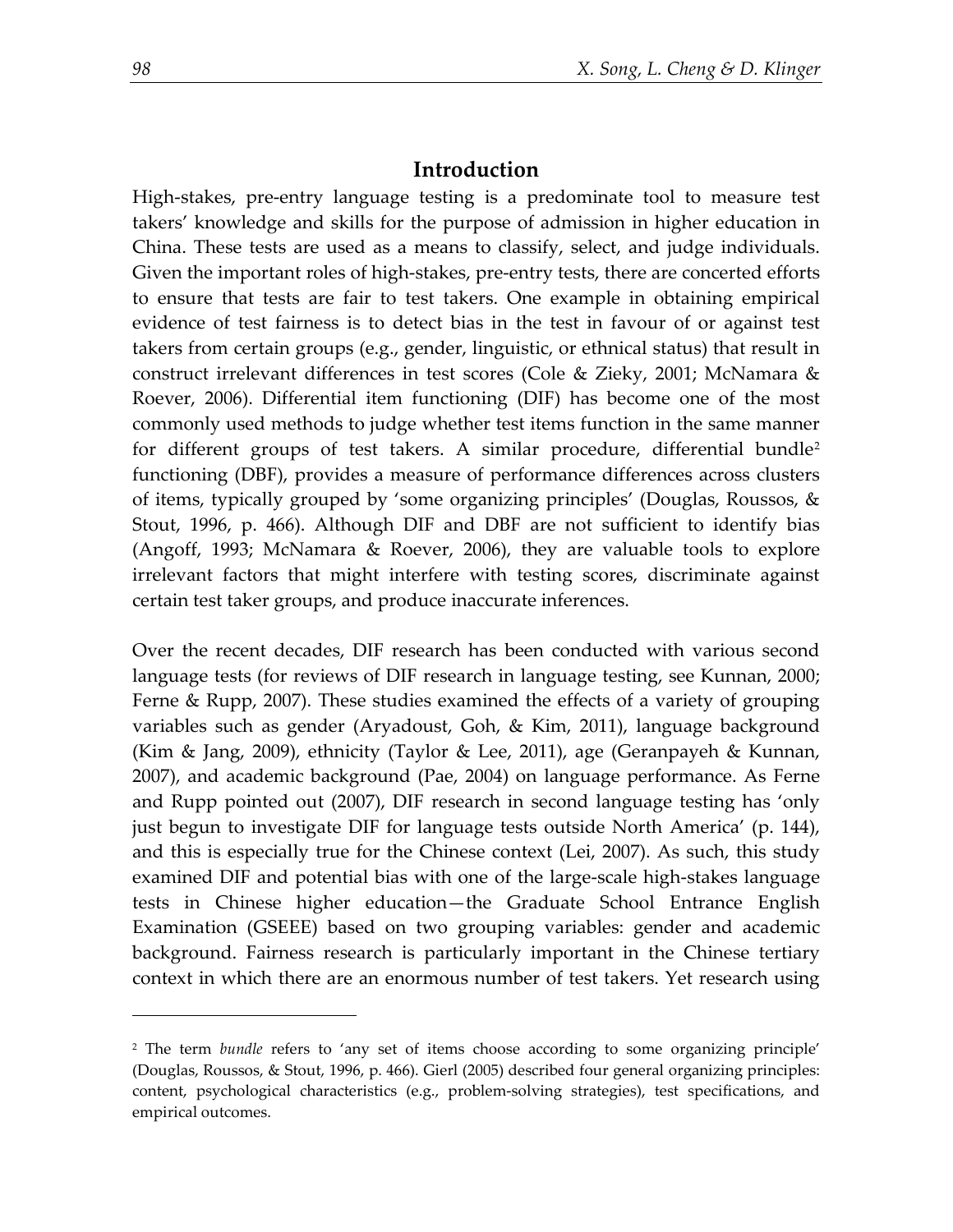score-based empirical data to explore test fairness is not prevalent (Fan & Jin, 2012). DIF investigations may present a novel perspective to understand the fairness of the GSEEE in the context of Chinese higher education.

The GSEEE is designed and administered by the National Education Examinations Authority (NEEA) of the Ministry of Education of the People's Republic of China (Liu, 2010). The major purposes of the GSEEE are to measure English proficiency of test takers and to provide information for educational institutions to select candidates for their master's programs (He, 2010). According to its test specifications, the GSEEE examines test takers' linguistic knowledge in grammar and vocabulary, and skills in reading and writing (He, 2010). The total number of test takers for the GSEEE administration, for example, in 2011, reached approximately 1.51 million and the acceptance rate to enter master's programs was 32.75% (MOA, 2011). This test has significant consequences on millions of test takers who compete for graduate program admissions and educational opportunities.

Considering the demographic information of China and target test-taking population of the GSEEE, the study investigated DIF and DBF across groups of gender (female or male) and academic background (Humanities/Social Sciences or Sciences). First, a gender gap remains in the Chinese education and employment market (Postiglione, 2006). Females are less likely to receive higher education, especially in graduate schools (Liu & Li, 2010). Although gender differences on language performance have long been examined in literature (Cole, 1997; Kong, 2009), controversies exist regarding the interactions between gender and language performance, and it is unclear whether gender performance differences are due to test bias or ability differences. This study examined whether the GSEEE functioned differentially towards different gender groups and may bring advantages or disadvantages for one or other group, which, as a result, could lead to a gender gap in educational and employment opportunities. Second, the GSEEE is designed for all non-English major test takers in any areas of Humanities, Social Sciences, and Sciences (He, 2010). Literature has shown that test takers' academic background knowledge facilitates language performance (Kintsch, 1998; Tapiero, 2007). It is possible that the GSEEE differentially and unfairly favours test takers from certain academic background, which affects their opportunity to obtain master's education.

Examining how gender and academic background interfere with the GSEEE performance has important implications to explore whether test taker groups are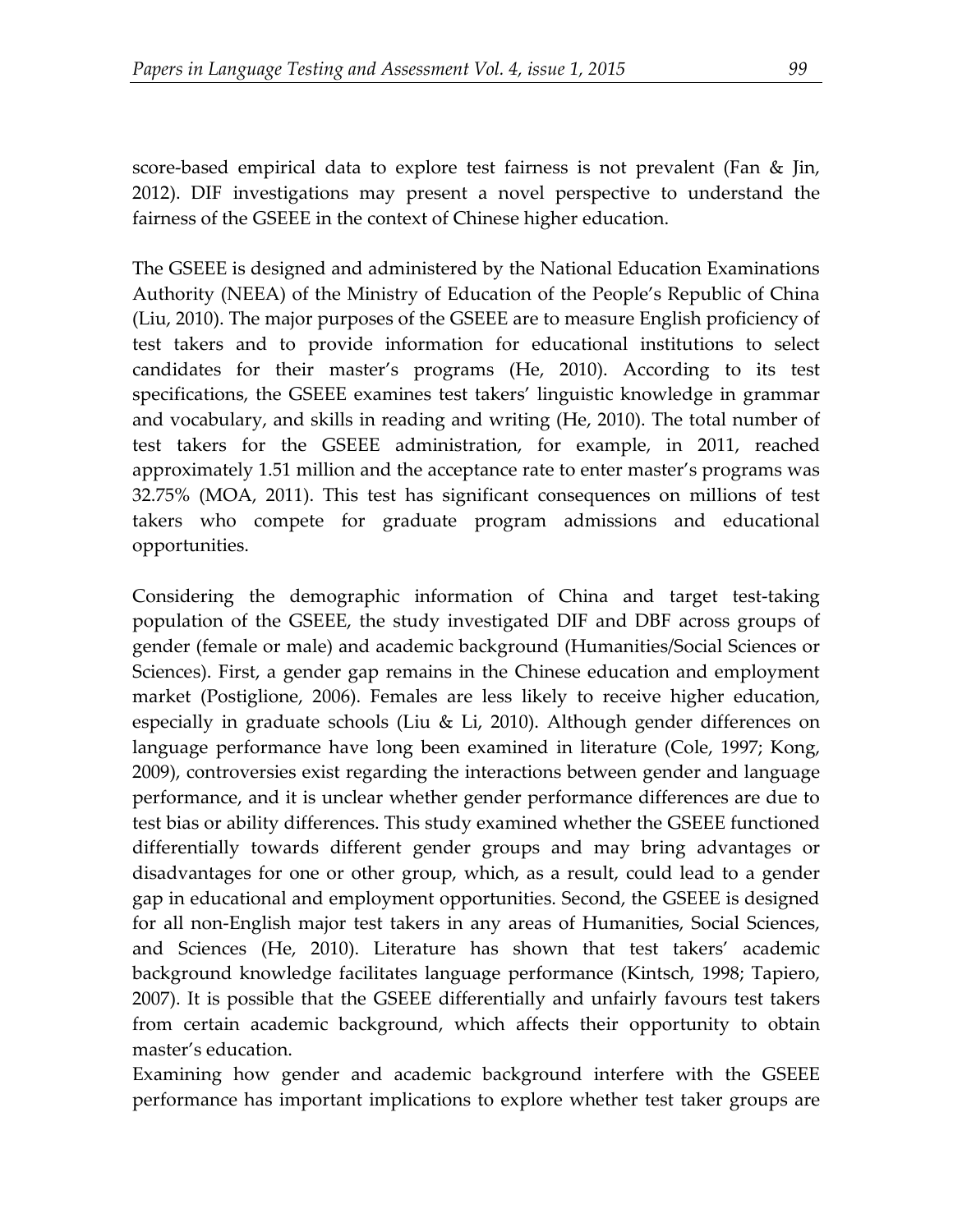provided with equal opportunity to perform across a large country such as China. Since tests may not always be designed to keep the diversity of learner characteristics in mind, it is essential for test developers to monitor the test and examine its quality to see whether the test is fair to test taker groups (Geranpayeh & Kunnan, 2007). Specifically, the study addressed the following research questions:

(1) How do the GSEEE items and bundles exhibit differential functioning toward test taker groups of gender (female or male) and academic background (Humanities/Social Sciences or Sciences)?

(2) How do test reviewers perceive the possible causes of the differentially functioning GSEEE items and bundles? Can these causes be linked to potential bias toward test taker groups of gender and academic background?

# **Differential Item Functioning**

Differential item functioning (DIF) is a statistical method to explore whether groups of test takers with equal ability have differing response probabilities of either successfully answering an item (e.g. , in multiple choice) or receiving the same item score (e.g. , in performance assessment) (Zumbo, 2007). The existence of DIF is due to the situation that test items measure 'at least one secondary dimension in addition to the primary dimension the item is intended to measure' (Roussos & Stout, 2004, p.108). Secondary dimensions are further classified as two types: auxiliary dimensions that are part of the construct intended to be measured and 'nuisance' dimensions that are not intended to be measured. If the existence of DIF is due to the situation that items measure nuisance dimensions, bias might occur. In this study, the traditional, exploratory DIF approach was adopted. Although it may be preferable to conduct DIF analyses based on substantive, a priori hypotheses using the confirmatory approach, exploratory-based DIF analyses are still common in the test development and evaluation process (Walker, 2011). Using an exploratory DIF analysis paradigm may often be needed in practical evaluation of a test. The traditional, exploratory approach has been used in the previous studies, using various DIF techniques (Geranpayeh & Kunnan, 2007; Woo & Dragan, 2012).

The exploratory approach is often conducted in two steps: statistical identification of items that favour a particular group followed by a substantive review of potentially biased items to locate the sources of DIF (Gierl, 2005). To conduct the first step, a number of statistical procedures have been developed and tested such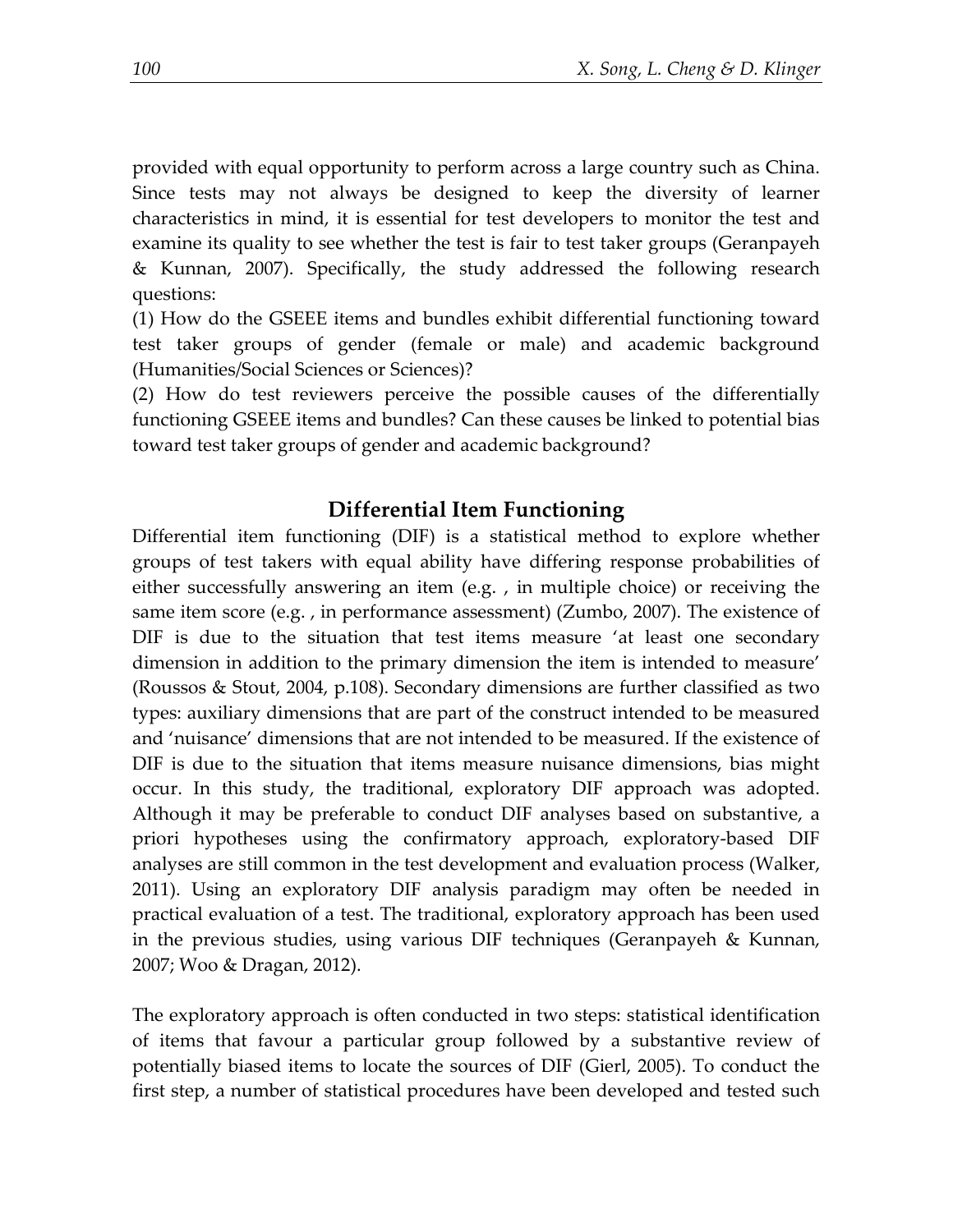as the Mantel-Haenszel method (MH), logistic regression (LR), and IRT (see a review by Clauser & Mazor, 1998). This study used the technique of Simultaneous Item Bias Test (SIBTEST). Developed by Shealy and Stout (1993), SIBTEST is a nonparametric procedure to estimate DIF in an item or bundle of items. SIBTEST does not specify a formal model for item responding. It requires few assumptions and does not involve population parameters. Test takers are compared based on their membership in either the reference or focal group (e.g., male and female), where the suspicion is that the focal group might be disadvantaged on test items due to DIF. Items (bundles) on the test are divided into two subsets, the suspect subtest and the matching subtest. The suspect subtest consists of those items suspected of measuring the primary and secondary dimensions; and the matching subtest contains items believed to measure only the primary dimension. SIBTEST has been proven to be a powerful DIF procedure (Penfield & Lam, 2000). It uses a regression estimate of the true score based on iterative purification instead of an observed score, which increases the accuracy of the matching variable. SIBTEST examines both uniform and non-uniform DIF. More importantly, SIBTEST is one of a few procedures that can evaluate bundle DIF, or DBF. Items with small but systematic DIF may very often go statistically unnoticed, but when combined at the bundle level, DIF may be detected due to the influence of local independence (Douglas, Roussos, & Stout, 1996; Roznowski & Reith, 1999; Takala & Kaftandjieva, 2000). In the GSEEE, all items are embedded in texts, and test takers answer item questions based on their understanding of those texts (bundles). As such, SIBTEST appears to be a useful tool to detect DBF given the feature of local independence of the GSEEE. The SIBTEST procedure identifies items as having either negligible (Alevel, |β| < .059) DIF, moderate (B-level, .060 < |β| < .087) DIF, or large (C-level, |β| > .088).

After the statistical DIF analysis, the substantive analysis is conducted. The substantive analysis usually involves the review of items by content specialists or item writers in an attempt to interpret the factors that may contribute to differential performance between specific groups of test takers (Douglas, Roussos, & Stout, 1996). Substantive interpretations determine whether the item with DIF displays bias or impact. A DIF item is considered to be potentially biased when reviewers conclude that the DIF sources are due to irrelevant aspects, placing one group of test takers at a disadvantage. Considerable studies used substantive analysis to identify potential bias, despite the situation that reviewers may not always provide conclusive answers regarding DIF sources and they cannot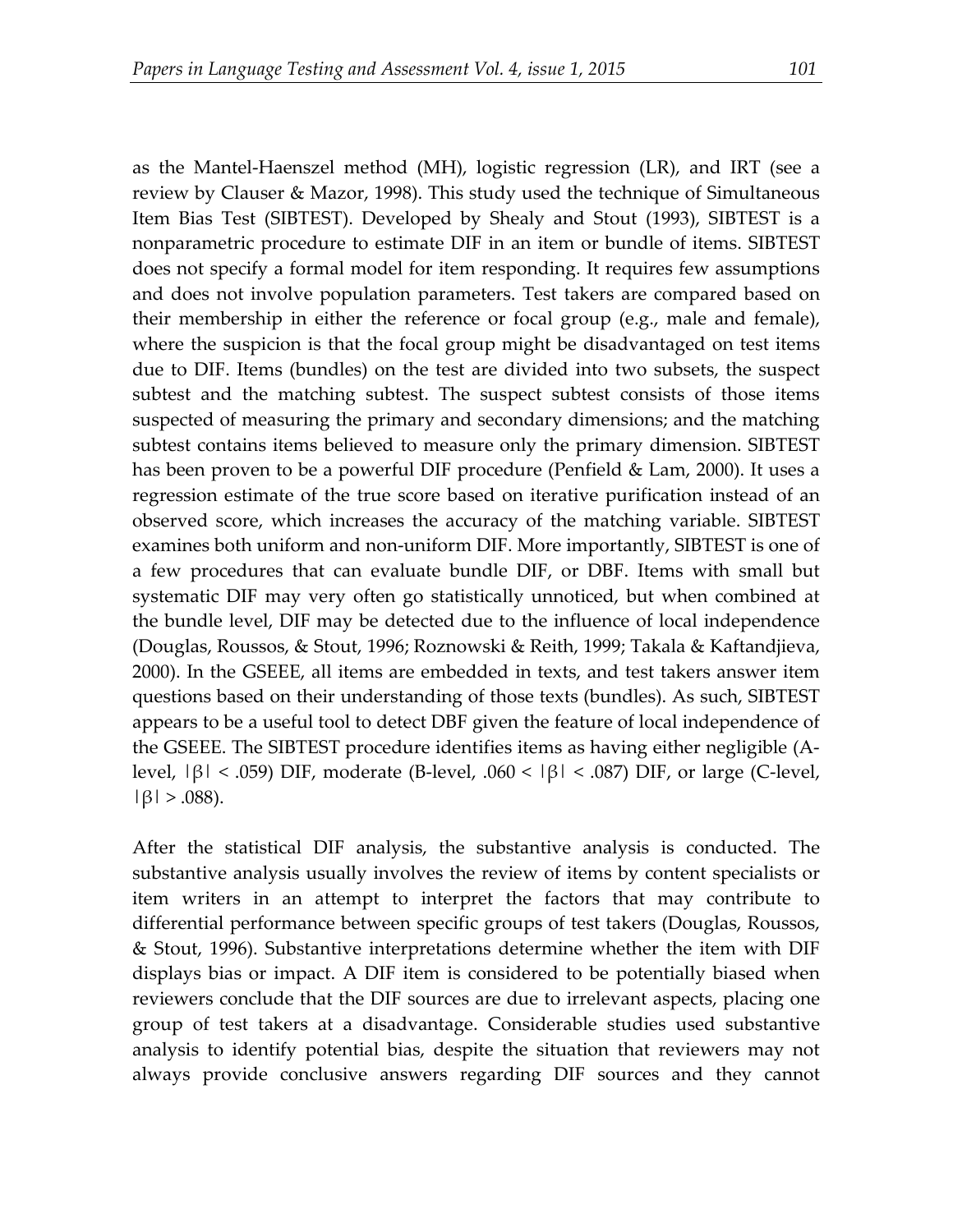determine decisively whether items with DIF display bias or impact (Geranpayeh & Kunnan, 2007; McNamara & Rover, 2006).

## **Gender and Test Performance**

Gender differences in cognition and learning have long been examined (Dennon, 1982; Hamilton, 2008). Numerous early studies investigated gender differences in language proficiency performance, especially in terms of language skills and test format/response types. The findings vary considerably with respect to language skills and ability, from conclusions that 'girls have greater verbal ability' (Cole, 1997, p. 11) to 'there are no gender differences in verbal ability' (Hyde & Lynn, 1988, p. 62) to 'women obtained lower means than men on the verbal scale' (Lynn & Dai, 1993, p. 462). In terms of test content and topic familiarity, males appear to have an advantage on physical, earth, and space science items in language tests (Brantmeier, 2003). Studies focusing on item format effect generally concluded that multiple-choice (MC) items seem to favour males and open-ended items such as essay tend to favour females (Bolger & Kellaghan, 1990).

DIF methods provide an ideal way to examine gender effects on second language testing performance (Pomplun & Sundbye, 1999). Carlton and Harris (1992) examined gender DIF on the SAT. They found that overall reading comprehension was easier for the female group than the matched group of males, and males tended to perform better on antonyms and analogies than equally able females. O'Neill, McPeek, and Wild (1993) also extensively studied gender DIF across three testing forms of the GMAT. Their study reported that reading comprehension items were differentially easier for males than females matched on verbal ability, which seems to be contradictory to previous findings of Carlton and Harris (1992). Takala and Kaftandjieva (2000) examined gender differences with a small sample on a Vocabulary Test in Finland. Although there were test items that seemed to exhibit DIF in favour of either females or males, the test as a whole was not gender-biased since the observed differences in the test results remained even after excluding the DIF items. The number and magnitude of DIF items favouring females was almost equal to those favouring males, cancelling the effect of the DIF items. DIF cancellation has also been found and discussed in other studies (Roznowski & Reith, 1999). Extensive studies regarding gender effects on performance-based language tests have also been conducted, and they generally found females performed better than males on essays (DeMars, 2000). Breland et al. (2004) examined gender differences on TOEFL free-response writing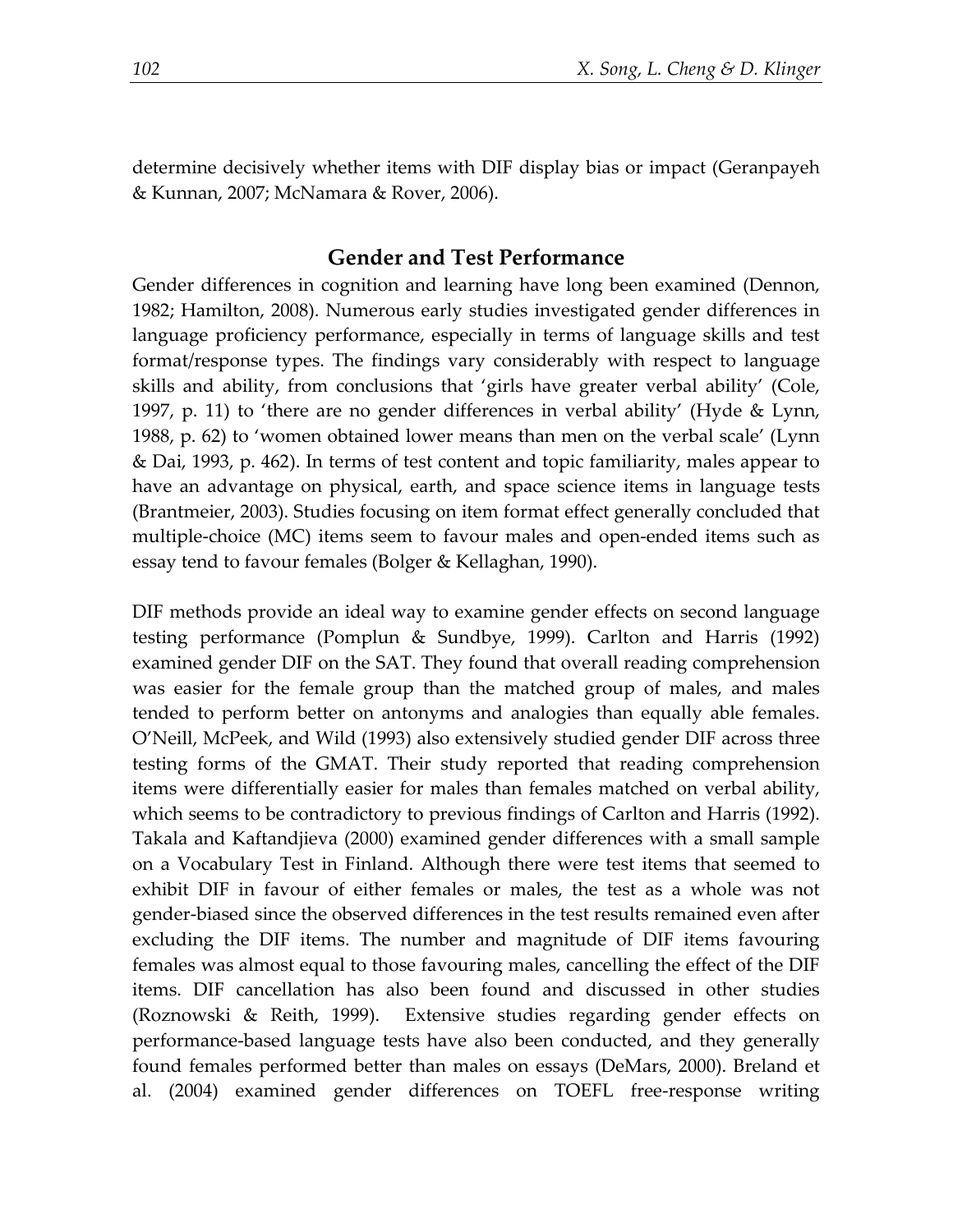examination performance. It was found that the prompts having the largest gender differences tended to be about topics such as art and music, roommates, housing, friends, and children. The smallest gender differences were associated with topics such as research, space travel, factories, and advertising.

A few gender DIF studies have been conducted using large-scale test data in China. Lin and Wu (2003) examined gender differences on the English Proficiency Test (EPT). Using SIBTEST for DIF analyses and DIMTEST<sup>[3](#page-6-0)</sup> for dimensionality investigation, they concluded that although the EPT did not demonstrate much gender DIF at the item level (2 items with C-level DIF and 11 with B-level DIF), DIF analysis with bundles of items provided evidence for a female advantage in listening, and a male advantage in cloze, and grammar and vocabulary. Kong (2009) analyzed gender differences with a small sample of test takers in the reading comprehension section of the Test for English Majors--Band 4 (TEM-4). Based on a SIBTEST analysis, two items with C-level DIF favouring females and one item with B-level favouring females were identified. Two passages showed C-level DIF at the bundle level, with one favouring females and one favouring males. Expert review of DIF and DBF concluded that the potential reasons for the DIF existence might be related with gender topics and problem-solving items. However, as these gender topics were 'not beyond the requirement of test specifications' (p. 17), Kong concluded that the existence of DIF as item impact and no test bias existed. Lastly, Lei (2007) examined the National Maculation English Test (NMET) and did not find any gender DIF across the 90 multiple-choice items and the essay item. Hence Lei concluded that the overall gender differences on the NMET were due to real differences in English language abilities between males and females.

The above review of literature indicates that variation exists about the relationships between gender and language performance. This may be partially due to the fact that these studies investigated gender performance differences on tests that focused on various language skills and used different test format/responses types. DIF research is needed to investigate the gender effects on this specific large-scale high-stakes GSEEE, which has not been examined previously.

<u>.</u>

<span id="page-6-0"></span><sup>3</sup> DIMTEST examines the dimensional structure of a dataset and provides information about multidimensionality (Seraphine, 2000; Walker, Azen, & Schmitt, 2006).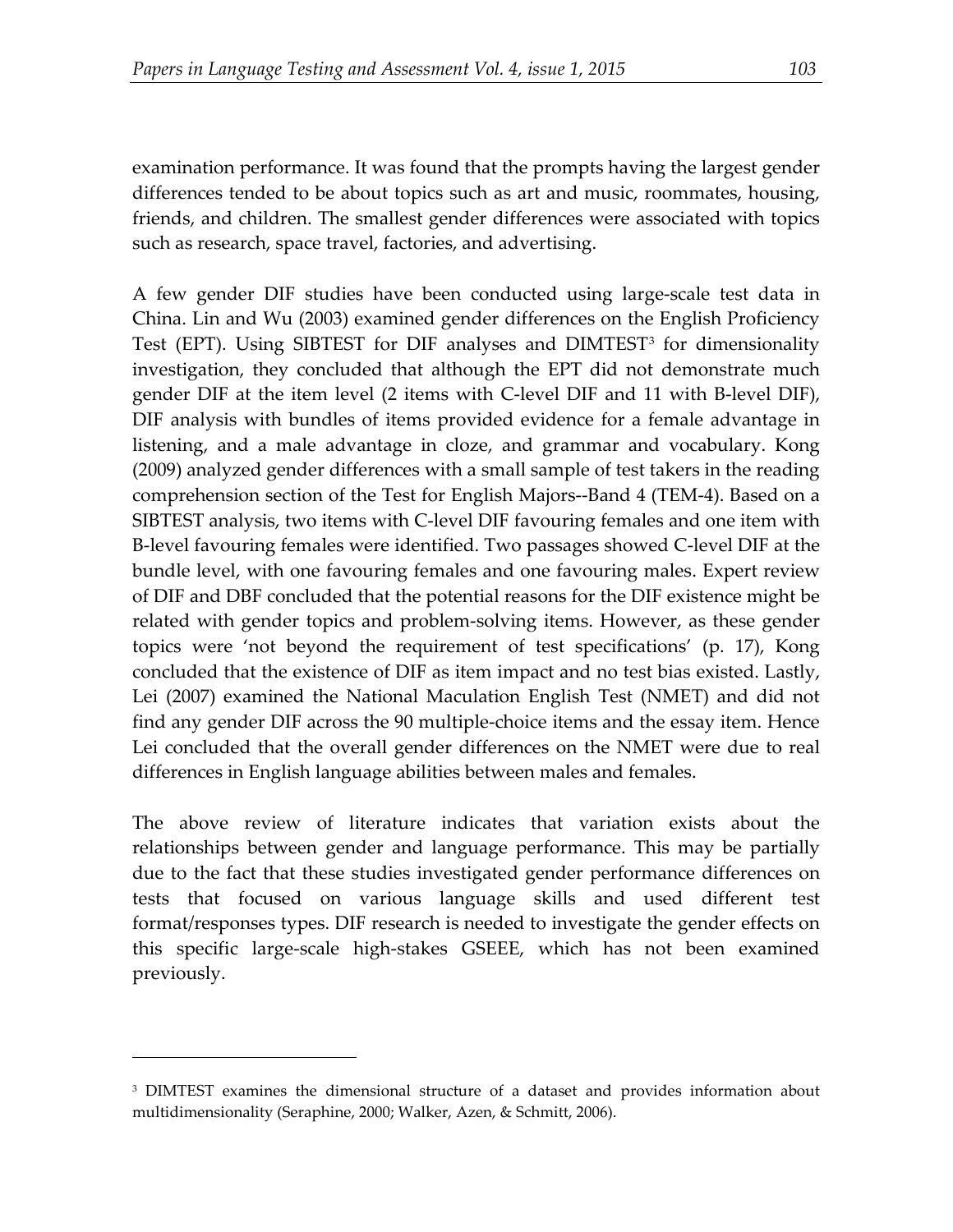## **Academic Background and Test Performance**

The interactions between test takers' background knowledge and language proficiency, reading comprehension in particular, have been thoroughly studied in first language tests. Research papers consistently identify a facilitating effect of background knowledge on cognitive learning and reading comprehension theoretically and empirically (Kintsch, 1998; McNamara et al., 1996). The theory of Situation Models (Kintsch, 1998) describes how readers supplement the information provided by a text from their knowledge and experience in long-term memory to achieve a personal interpretation of the text that is related to this information in the text. First, in order to identify connections and effectively comprehend the text, the reader needs to process the text that consists of elements and relations within the text. Then, the reader must add nodes and establish links between nodes from his or her own knowledge and experience to make the structure coherent, complete gaps in comprehension, interpret information, and integrate all information with prior knowledge. Successful comprehension requires not only an adequate processing of the language (the semantics of words), but also the reader's familiarity with the situation described in the text that is gained through his or her interactions with the world and previous experiences. Needless to say, readers with abundant experience and domain knowledge tend to understand texts better than readers with little experience and domain knowledge (Kintsch, 1998; Tapiero, 2007).

In the second language area, limited studies have been conducted, and they consistently suggest there is a relationship between subject area knowledge and test performance (Chung & Berry, 2000; Krekeler, 2006). Hale (1988) examined whether students' academic discipline interacted with the text content in determining performance on the reading passages of TOEFL. Students in the Humanities/Social Sciences and Biological/Physical Sciences performed better on passages related to their own background knowledge than on other passages. The effect was significant for three of the four test forms; however, Hale concluded the effect was relatively small since the apparent subgroup advantage translated into 'only a few points in overall TOEFL scale score' (p. 59). Hale attributed this to the fact that TOEFL reading passages had been drawn from general readings rather than specialized textbooks. Examining the effect of background knowledge on the IELTS with test takers with a range of academic levels, Clapham (1996) also found that students generally performed significantly better on the reading modules in their own subject areas. However, the effect sizes were not sufficient to justify the ongoing provision of subject-area specific modules on the IELTS test.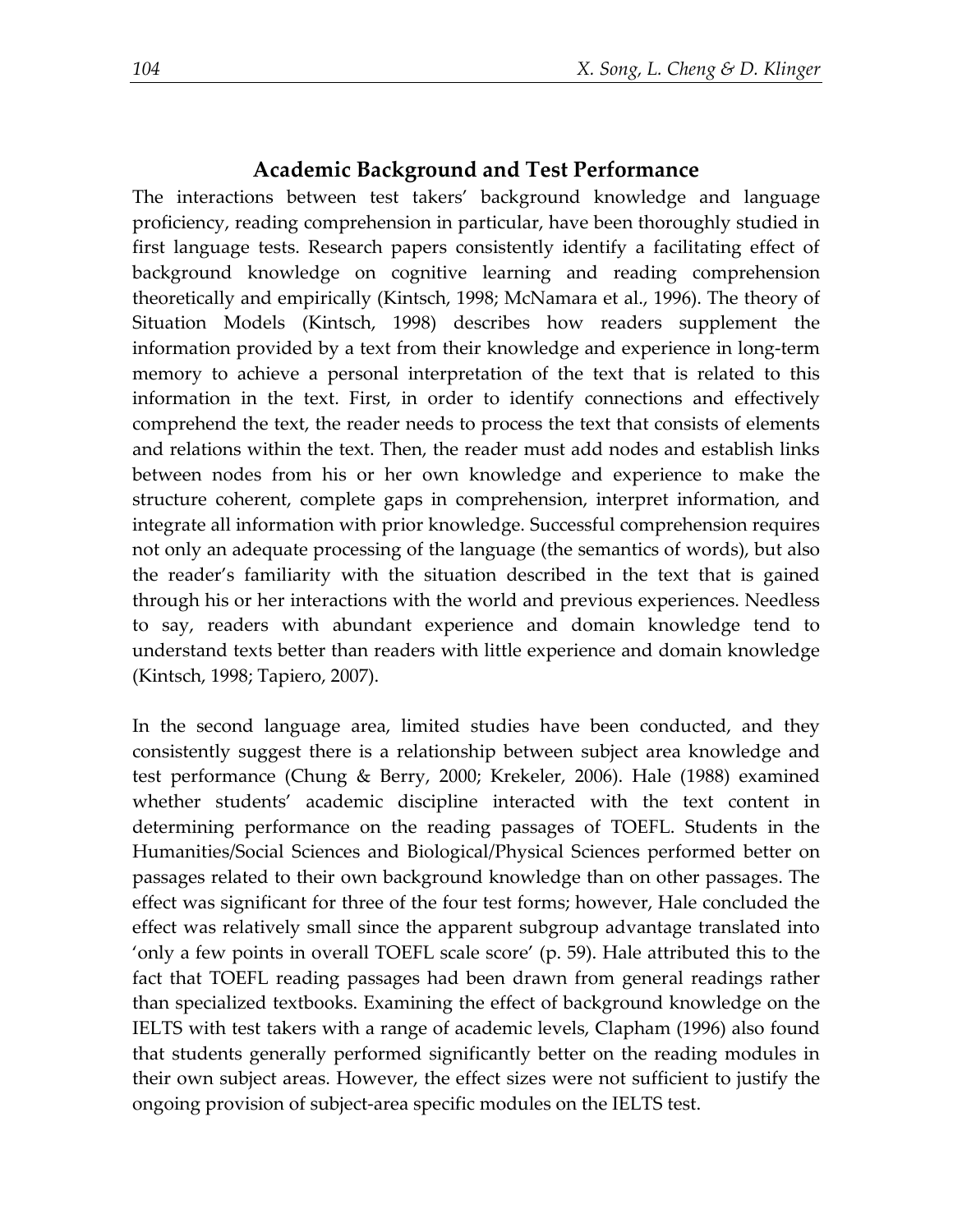Despite the identified links between academic background and language proficiency, few researchers have used DIF methods to explore such interactions. Pae (2004) used the MH procedure and the IRT likelihood ratio approach to investigate test performance between test takers in the Humanities and Sciences. The study found that seven items favoured the Humanities test takers, and 9 favoured the Science test takers. The preliminary content analysis of the test indicated that items dealing with science-related topics, data analysis, and number counting were differentially easier for the Sciences, whereas items about human relationships were differentially easier for the Humanities. It is unknown whether and how test items of the large-scale high-stakes GSEEE demonstrate DIF and potential bias toward different academic groups.

## **Method**

This section describes participants, the version of the GSEEE administered in 2009, and data collection and analyses procedures. Before the study was conducted, ethics clearance had been received.

#### **Participants**

Applicants' background information and their GSEEE item-level data of the 2009 administration in one major university in South China were collected through one of the provincial NEEA branches. Among a random stratified sample of 13,745 applicants (test takers), 57.5% of the test takers were male and 42.5% were female. Approximately 8.4% of the test takers studied in the Humanities (e.g., literature, history, and philosophy), 16.3% in the Social Sciences (e.g., economics, psychology, and management), and 75.3% in the Natural and Applied Sciences (e.g., physics, chemistry, biology, and computer sciences). The information was similar to the demographic information of the overall GSEEE test-taking population (MOE, 2009). In addition, 25.4% of the test takers had graduated in previous years and 74.6% were in the last year of their undergraduate programs.

Three volunteer test reviewers, one male and two females, were also recruited for the study. The reviewers were purposely chosen based on their gender, age, work experience, and extensive knowledge of English teaching and testing. They were current university professors with extensive teaching experience in both undergraduate and graduate programs. They had all received professional training in Applied Linguistics with an emphasis on language testing and assessment. All of the test reviewers had participated in the test design of large-scale high-stakes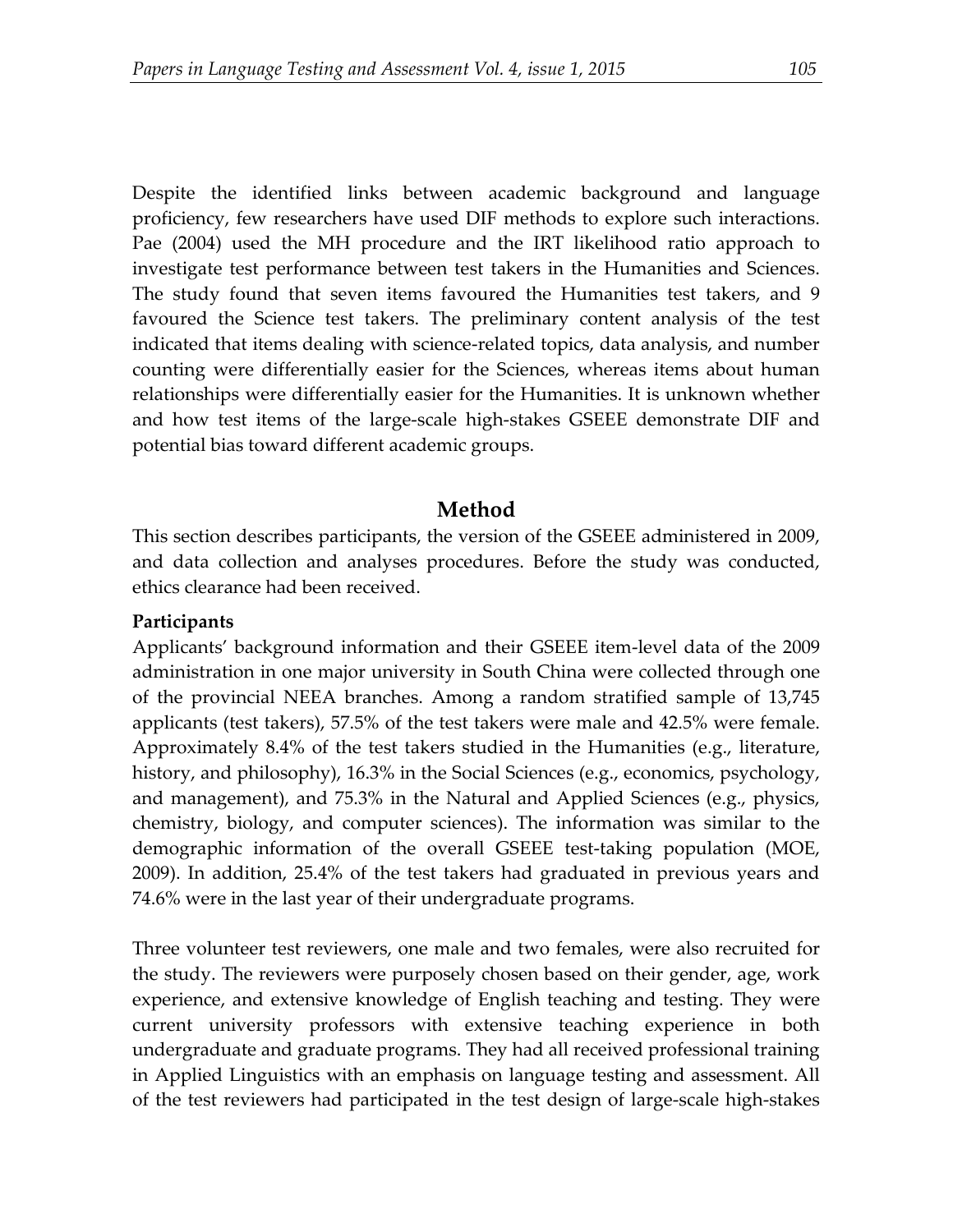English tests in China, and two of them were involved in the GSEEE item writing. Before conducting the substantive analysis, the reviewers were briefed about the nature of the study, and they were given a copy of the testing paper and the items/texts needed for the content analysis. Prior to content analysis, all the test reviewers were given a letter of information that detailed their involvement in the study, and they signed a consent form.

## **The Graduate School Entrance English Examination**

The 2009 administration of the GSEEE consisted of three sections (See Table 1). Section I, Cloze, consisted of the multiple-choice (MC) questions with 20 blanks in the text<sup>[4](#page-9-0)</sup>. Section II, Reading comprehension (RC), included three parts: Parts  $A$ ,  $B$ , and C. Part A contained 20 MC reading comprehension questions based on four reading passages on different topics, Part B was a text with five gaps where sentences were removed and test takers were required to match the most suitable option for each gap, and Part C was a text in which five sentences were required to be translated from English into Chinese. Section III, Writing, included two parts: Part A, a practical writing task, and Part B, an essay writing task. According to the test specifications, a practical writing task refers to a writing task used in everyday situations such as personal and business mails, memos, and outlines, whereas, an essay writing task requires test takers to produce a written argument or discussion on a given topic and give some examples to support their points. Test takers had to write about 100 words in the first task and 200 words in the second. Section I Cloze and Parts A and B in Section II, six texts in total, were dichotomously scored and weighted as 60 points out of a total of 100. The remaining three texts were polytomously scored.

<u>.</u>

<span id="page-9-0"></span><sup>4</sup> The GSEEE administered in 2009 consistently used the term *text* which consisted of more than one passage. The study used the same term throughout this paper.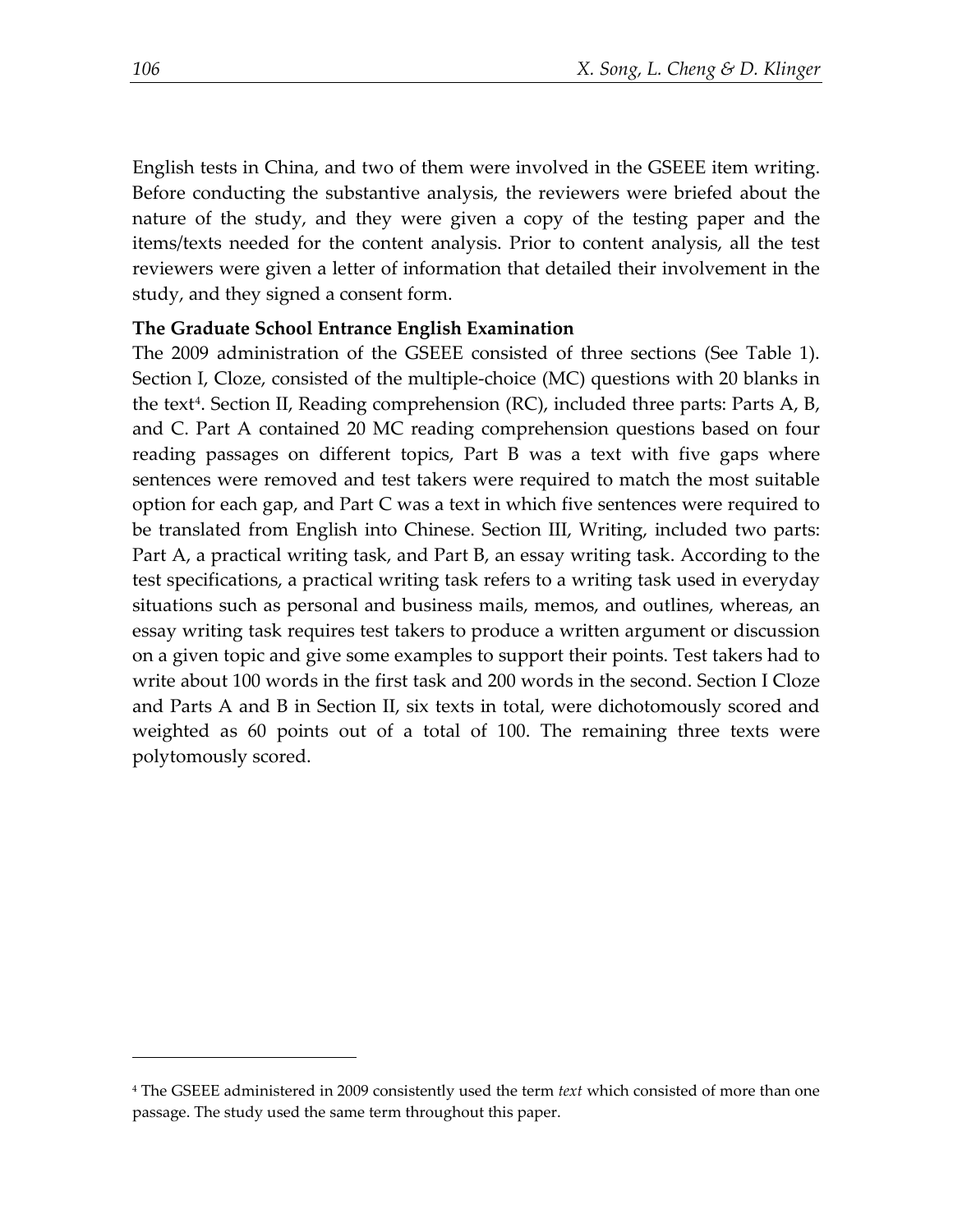| Section     | Part and item                         | Topic                                         | Format               | Score |
|-------------|---------------------------------------|-----------------------------------------------|----------------------|-------|
| I Cloze     | Text (Items 1-20)                     | Animal intelligence                           | МC                   | 10    |
| II Reading  | Part A Text 1<br>$($ Items 21-25 $)$  | Habits                                        | <b>MC</b>            | 10    |
|             | Part A Text 2<br>$($ Items 26-30 $)$  | Genetic testing                               | MC                   | 10    |
|             | Part A Text 3<br>$($ Items 31-35 $)$  | Education and economic MC<br>growth           |                      | 10    |
|             | Part A Text 4<br>$($ Items 36-40 $)$  | The history of the New<br>World               | MC.                  | 10    |
|             | Text<br>Part B<br>$($ Items 41-45 $)$ | Theories of culture                           | Multiple<br>matching | 10    |
|             | Part C Text<br>(Items $46-50$ )       | The value of education                        | Translation          | 10    |
| III Writing | Part A                                | White pollution                               | Practical<br>Writing | 10    |
|             | Part B                                | Internet: Connecting<br>or<br>separating all? | Essay Writing        | 20    |
| Total       |                                       |                                               |                      | 100   |

**Table 1.** Description of the GSEEE Administered in 2009

# **Data Analyses**

To have an understanding of an overall picture of the GSEEE data set, descriptive statistics were calculated. Using Cronbach's alpha coefficients, reliabilities for the entire test and subtests were examined to provide an estimate of internal consistency. After that, the two-step exploratory approach was conducted (Gierl, 2005): SIBTEST that was used to identify DIF and DBF and the substantive analysis that explored the likely causes of DIF and DBF towards gender and academic background groups.

# *SIBTEST*

SIBTEST was used for Section I Cloze and Parts A and B in Section II, 45 dichotomously-scored items in total. Poly-SIBTEST was used for 3 polytomouslyscored items in Parts C in Section II and Section III. Female test takers and test takers from Humanities/Social Sciences were used as the focal group and male and Sciences as the reference group. The entire pool of 13,745 test takers was randomly reduced to 2000 for each reference and focal group. In order to guard against unrepresentativeness within the group of gender and academic background, an equal number of test takers with different characteristics were used to facilitate comparisons. Alternatively, when examining gender effects on the GSEEE, a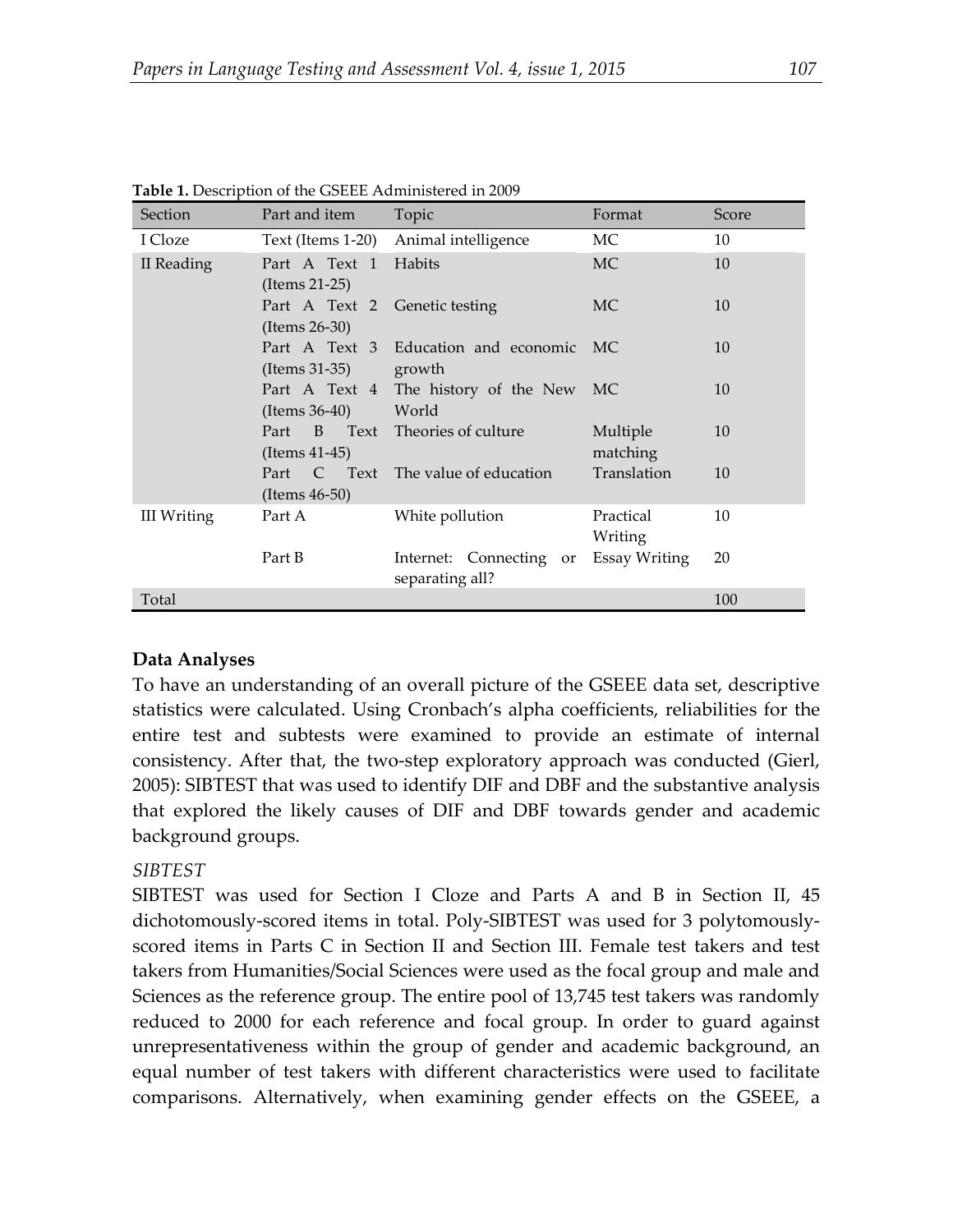stratified sample of 1000 female test takers from Humanities/Social Sciences and 1000 female test takers from Sciences were selected as the focal group; and a sample of 1000 male test takers from Humanities/Social Sciences and 1000 male test takers from Sciences were selected as the reference group. The sampling method was also applied to the investigation of academic background effects on the GSEEE. The stratified random sampling allows us to examine group effects with test takers from a diverse spectrum of characteristics and capture the major variations between the examined groups. Furthermore, when conducting SIBTEST, a standard one-item-at-a-time DIF analysis was performed in which each item was used as a suspect item and the rest serving as the matching criterion. Items displaying DIF were then removed from the matching criterion and DIF analysis was re-conducted. In terms of the DBF analysis, due to the nature that all dichotomously-scored items were embedded in the texts, DBF analysis was performed at the text level because each text apparently shared a common content theme. This bundling method is consistent with Gierl's recommendation (Gierl, 2005). DIF and DBF results were validated by multiple rounds of sampling with reference and focal groups.

#### **Substantive Analysis**

Substantive analysis was used to examine the reviewers' perceptions on DIF/DBF sources as well as whether these flagged items/texts were linked to the potential bias toward groups of gender and academic background. To complete this step, recorded telephone interviews were conducted with the three reviewers. Since individual reviewers with various backgrounds may interpret the sources of each DIF/DBF in different ways, a more comprehensive understanding of these flagged test items/texts might be achieved. The format of the substantive analysis was similar to that conducted by Geranpayeh and Kunnan (2007). The three participants were first asked to decide whether the flagged items/texts were likely to advantage/disadvantage test takers who were female or male and from Humanities and Social Sciences or Sciences background. They were asked to consider various sources of potential bias including context, semantics, content, vocabulary, pragmatics, or any other potential sources. They were then asked to rate the suitability of the flagged items/texts based on a scale from 1 (strongly disadvantage) to 2 (slightly disadvantage) to 3 (neither advantage nor disadvantage) to 4 (slightly advantage) to 5 (strongly advantage). Finally, the test reviewers were asked to explain their choices and make comments related to their choices.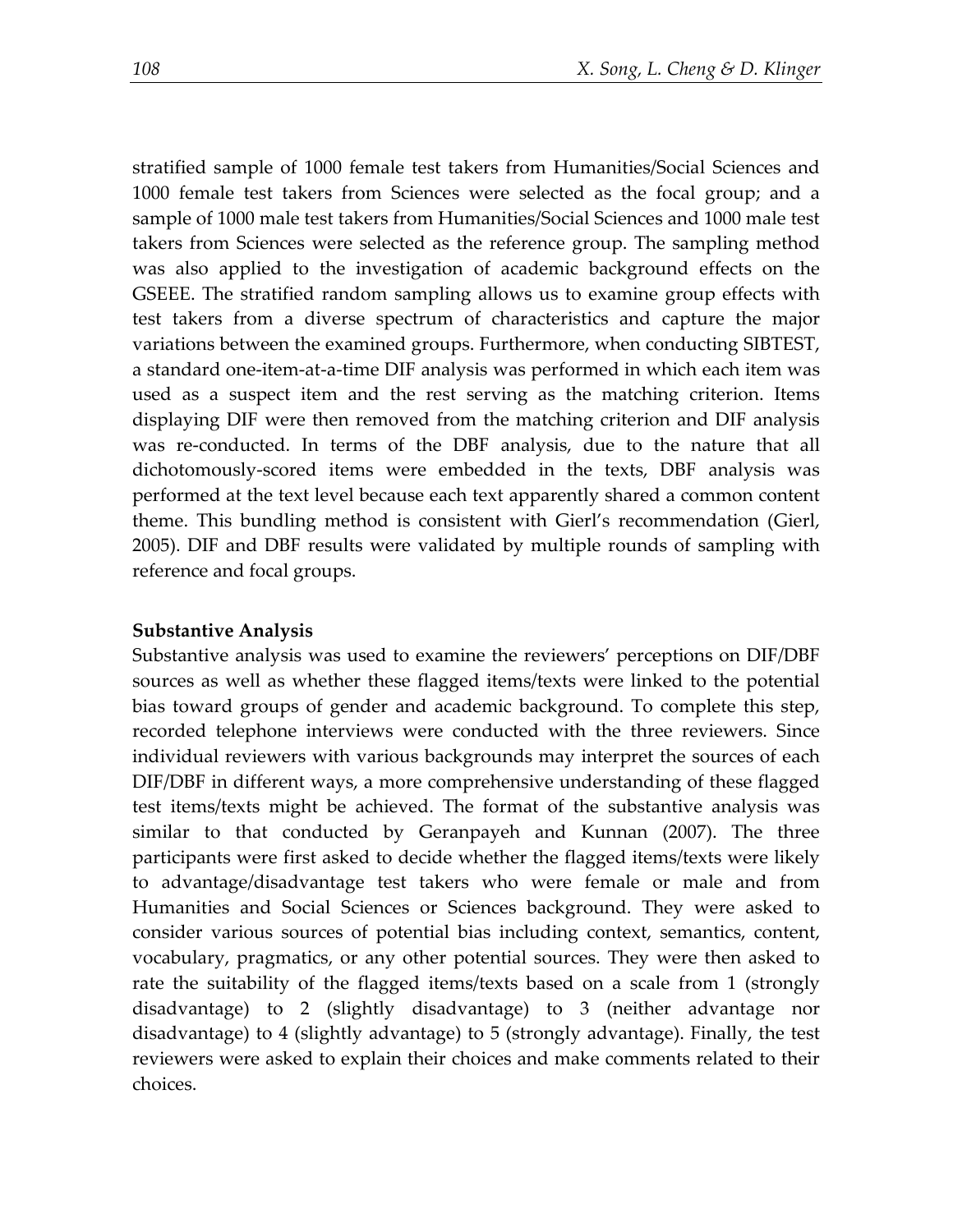## **Results**

#### **Descriptive Statistics and Test Evaluation**

Table 2 reports the mean scores, standard deviation, skewness, and kurtosis for each group and overall. Results showed that female test takers outperformed males and test takers from Humanities/Social Sciences outperformed those from Sciences based on the total mean scores. Skewness and kurtosis values ranged between +1 and –1, indicating that the distribution of the data could be considered normal. Cronbach's alpha with each section and the total scores were calculated. In general, these reliability estimates were not high ( $\alpha$  =0.53 for Section I;  $\alpha$  =0.61 for Section II;  $\alpha$  =0.65 for Section III; and  $\alpha$  =0.71 for total), lower than the 0.70 standard (Pedhazur & Schmelkin, 1991).

| Grouping variable      |                                 | N     | Mean  | <b>SD</b> | Kurtosis | <b>Skewness</b> |
|------------------------|---------------------------------|-------|-------|-----------|----------|-----------------|
| Gender                 | Female                          | 5678  | 49.52 | 10.55     | .24      | .39             |
|                        | Male                            | 7684  | 47.79 | 11.19     | .09      | $-.41$          |
| Academic<br>background | Humanities & Social<br>Sciences | 3300  | 49.00 | 11.57     | .16      | $-.50$          |
|                        | <b>Sciences</b>                 | 10062 | 48.40 | 10.75     | .17      | $-.41$          |
| Total                  |                                 | 13362 | 48.55 | 10.96     | .17      | $-.41$          |

**Table 2.** Results of Descriptive Statistics

Considering the low coefficient estimates, a follow-up investigation was conducted to examine item quality by using IRT-Bilog index. Generally speaking, the test showed a wide span of item difficulty with P-values (proportion correct) ranging from .09 to .85. Regardless, item discrimination values based on the point-biserial Pearson correlations were low, ranging from .02 to .35, with nearly two third below .20 (29 out of 45 MC items). In addition, two items—Item 12 and 43 had negative item discrimination values (-.07 and -.04 respectively), indicating good performers answered the items incorrectly or poor performers answered them correctly. These values show that the GSEEE test items did not function well to differentiate the high performers from low performers.

## **SIBTEST Results**

Table 3 provides an overall description of the SIBTEST results at the item and bundle (text) level. The  $\beta$ | (Beta-uni) statistic was used as an effect size for gauging the magnitude of DIF (negligible DIF, moderate DIF, or large DIF). The DIF/DBF analysis was conducted with and without the two test items that showed negative discrimination values. Results found that the quantity and size of the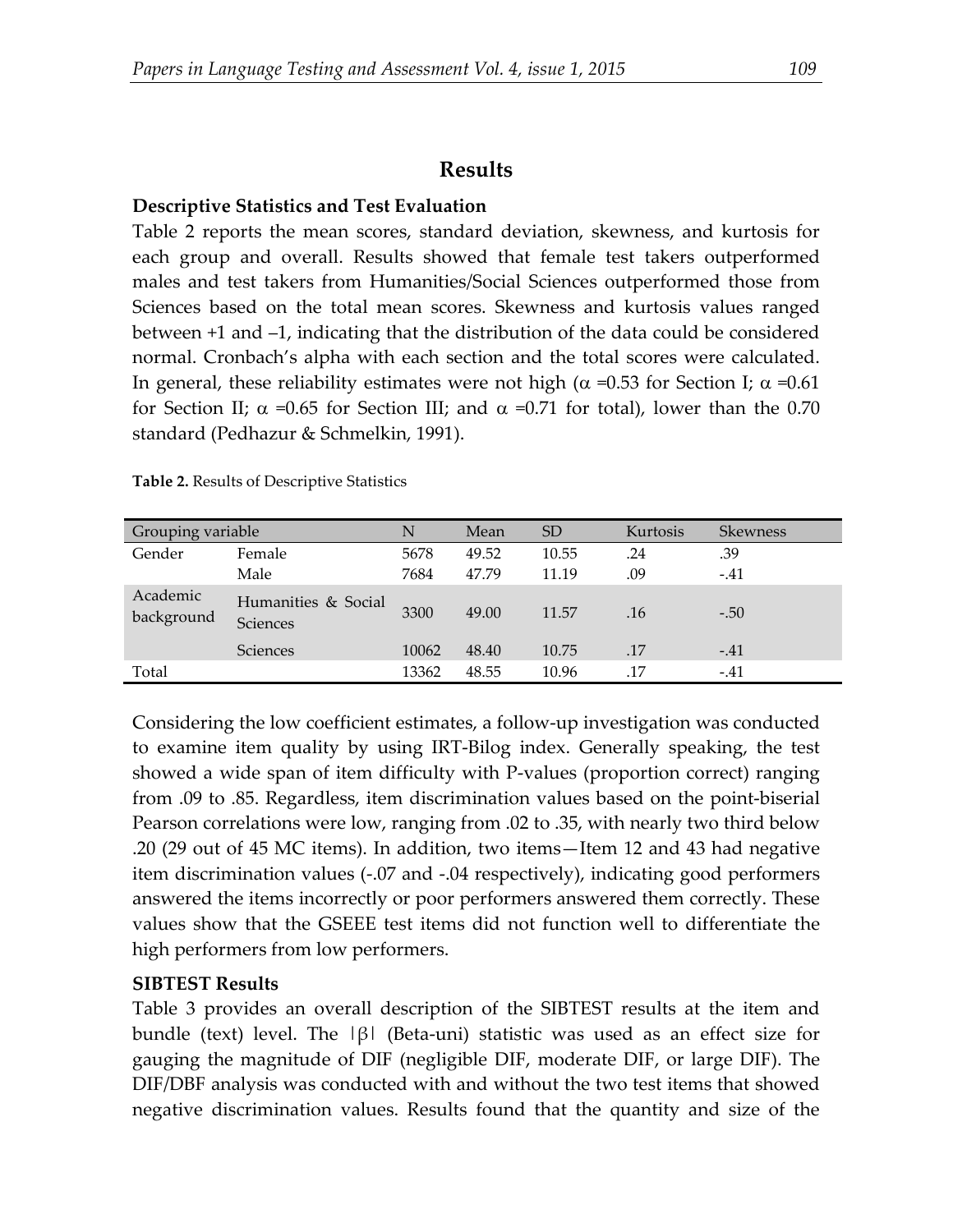flagged items and bundles remained even after excluding these two items (see Table 3).

| Grouping<br>variable | Section            | Item/Bundle          | Beta Uni<br>with/without | P-value | Favouring       |
|----------------------|--------------------|----------------------|--------------------------|---------|-----------------|
| Gender               | I Cloze            | Item 14              | $-.075/-.075$            | < 0.01  | Female          |
|                      |                    | Text (Items 1-20)    | $-.326/-.315$            | < 0.01  | Female          |
|                      | II RC              | Part A Text 2 (Items | .082/.081                | < .01   | Male            |
|                      |                    | $26-30$              |                          |         |                 |
|                      |                    | Part A Item 37       | .081/.081                | < .01   | Male            |
|                      | <b>III</b> Writing | Essay writing        | $-.251/-.243$            | < 0.01  | Female          |
| Academic             | II RC              | Part A Item 30       | .060/059                 | < 0.01  | Sciences        |
| background           |                    | Part A Text 2 (Items | .060/.060                | < 0.01  | <b>Sciences</b> |
|                      |                    | $26-30$              |                          |         |                 |

**Table 3.** Results of SIBTEST analysis

Regarding gender effects on the GSEEE, the SIBTEST analysis at the item level indicated that Item 14 in Section I showed moderate (B-level) DIF favouring females while Item 37 in Section II Part A showed moderate (B-level) DIF favouring males. Also, the essay writing task in Section III Part B showed large (Clevel) DIF favouring female test takers. Specifically, Item 14 embedded in the text animal intelligence passage examines logical relationships; test takers were required to select the best word from four choices: (A) by chance (B) in contrast (C) as usual (D) for instance. Item 37 asks the test takers to determine the inferencing idea from one of the paragraphs in the text regarding the history of the New World. The essay writing task asks test takers to write an essay about 'Internet: Connecting or separating all?' based on a picture. With respect to the bundle DIF, results showed that the Cloze text regarding animal intelligence in Section I favoured females at a large level (large DIF) while Part A Text 2 regarding genetic testing in Section II favoured males at a large level (large DIF).

In terms of academic background effects on the GSEEE, the SIBTEST analysis at the item level found only one item, Item 30, which favoured the Sciences test takers. Item 30 asks test takers to identify an appropriate title for the text regarding genetic testing. When the bundle DIF came into play, Text 2 regarding genetic testing in Section II Part A showed moderate (B-level) DIF favouring the Sciences test takers.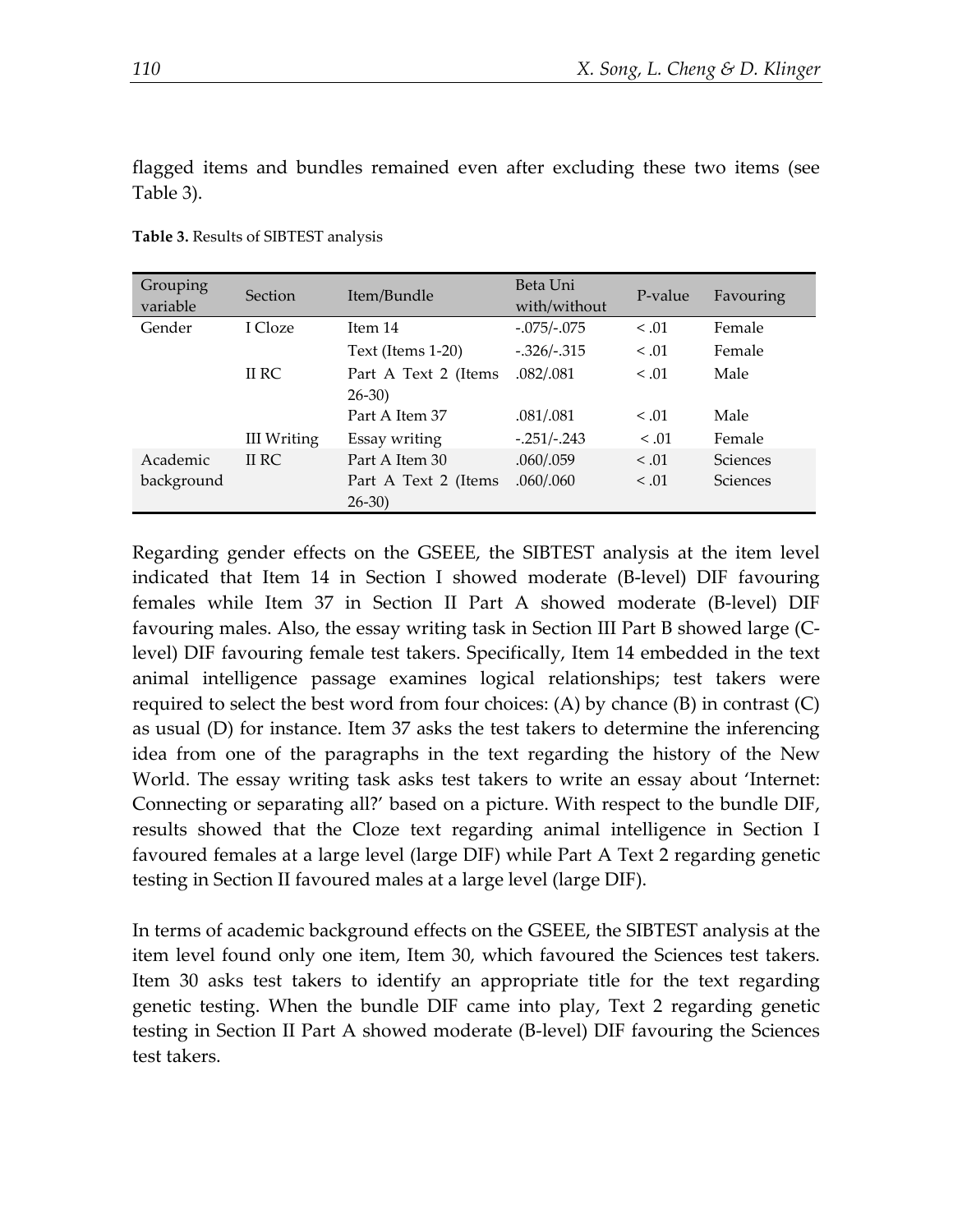## **Substantive Analysis Results**

Three test reviewers examined what caused DIF/DBF with these flagged items/texts and whether these items/texts showed bias towards test taker groups of gender and academic background. Table 4 presents the reviewers' ratings of the flagged items/texts.

| Grouping   |                              | Content analysis |            |            |  |
|------------|------------------------------|------------------|------------|------------|--|
| variable   | BIF Item/Bundle              | Reviewer A       | Reviewer B | Reviewer C |  |
| Gender     | Item 14                      | 3                | З          | З          |  |
|            | Section I Cloze (Items 1-20) | 3                | З          | З          |  |
|            | Section II Part A            | З                |            | З          |  |
|            | Text 2 (Items 26-30)         |                  |            |            |  |
|            | Part A Item 37               |                  |            | З          |  |
|            | Section III Essay writing    | З                |            |            |  |
| Academic   | Section II Part A Item 30    | З                | 4          | З          |  |
| background | Section II Part A            | 4                |            | З          |  |
|            | Text 2 (Items 26-30)         |                  |            |            |  |

**Table 4.** Results of Content Analysis

## *Gender DIF and DBF*

Item 14 was of average difficulty (62% correct) with good discrimination (0.40). The three test reviewers independently identified that Item 14 did not show bias towards male/female test takers. Item 14, which was embedded in the Cloze, examined inter- and intra-substantial logical relationships. The answer for this item was 'for instance' and this phrase was listed in the glossary of 5500 words that were required for the GSEEE test takers (NEEA, 2009). The three test reviewers' responses provided evidence of gender stereotyping. For example, they thought that the differential functioning of Item 14 between males and females was due to learner characteristic differences that females tended to pay much attention to details and often revisited the sentences/questions.

None of the three test reviewers rated the Cloze section (Items 1-20) about animal intelligence as exhibiting an advantage or disadvantage towards female or male test takers from its content, format, plot, or test takers' knowledge. Based on their teaching experience, the reviewers concluded that females generally outperformed males in identifying detailed information and noticing subtle changes in language. In comparison, males had the tendency to rush through the cloze items, often missing essential details that were necessary for a correct response.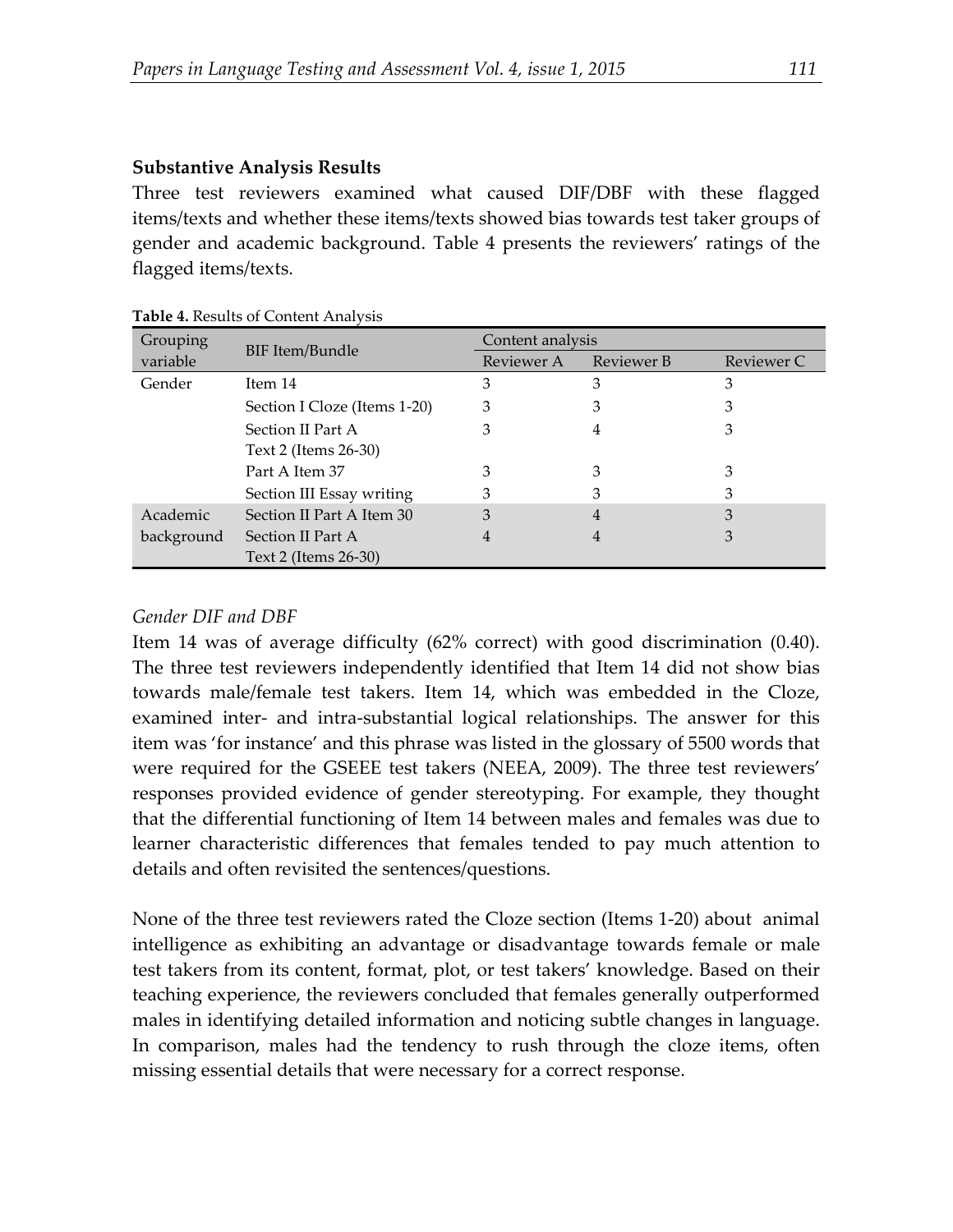Section II Part A Text 2 (Items 26-30) discussed the genetic testing of DNA. There was a gap in the conclusion of the three reviewers. Test Reviewer B felt that males performed better than their peers mainly because of males' advantages in science topic and content. Hence, this text may be slightly biased and favour males. In comparison, Test Reviewer A and C did not conclude any bias towards female or male test takers. They believed that discrepancies in English language proficiency were the major reason that caused the differential functioning of this text towards gender groups.

Item 37 was one of the more difficult items (42%) in the 2009 GSEEE with the low discrimination (0.21). None of the three test reviewers rated this item as biased towards female or male test takers. The item was embedded in Text 4 discussing the history of the New World. The primary target of this item was to correctly identify the main idea of one paragraph. The reviewers expressed a view that the existence of DIF was due to a general lack of knowledge and interest in history amongst females.

Regarding Section III the essay writing task that required test takers to write an essay regarding the Internet based on a drawing, none of the three test reviewers rated the DIF existence as biased towards female or male test takers. The test reviewers suggested that the differential functioning might be due to females' superior ability in the productive skills of speaking and writing. As such, the existence of DIF was considered as reflecting the groups' true differences on the construct. The reviewers also suggested that female test takers were more motivated and diligent than their male counterparts, and more likely to take the time to memorize words and sample essays.

Overall, it seems that the three reviewers focused on testing-taking techniques. Although during the process of content analysis they were asked to consider various sources of potential bias from various aspects such as context, semantics, content, vocabulary, and pragmatics, the reviewers attached much attention to test-taking strategies and preparation.

## *Academic background DIF and DBF*

Item 30 was not hard (71% correct), but had a low discrimination index (0.11). The test reviewers had conflicting views about whether this item showed bias toward test takers with different academic backgrounds. Item 30 required test takers to identify an appropriate title for the text regarding genetic testing. Test Reviewer B concluded that Sciences test takers would benefit from their background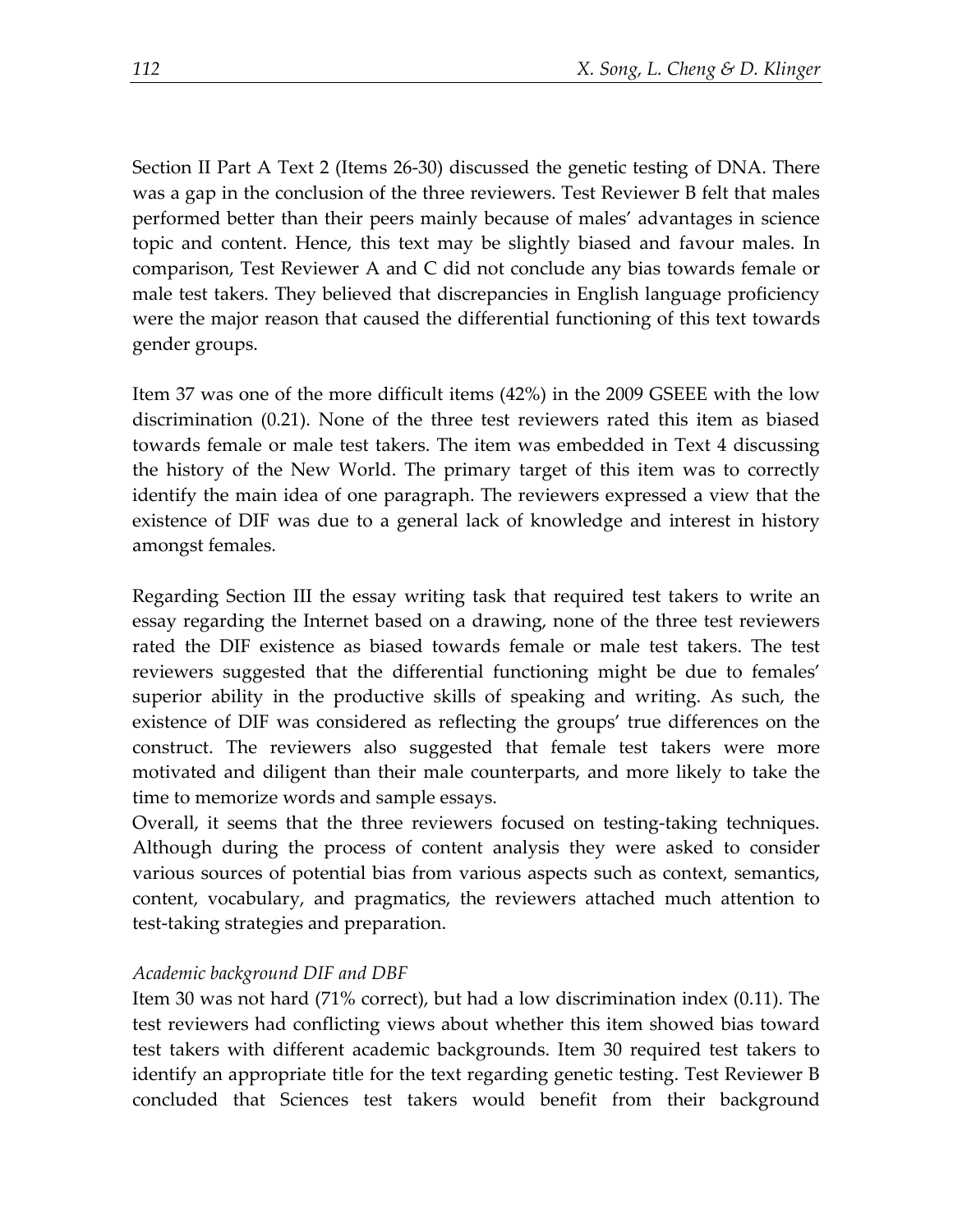knowledge slightly since they were generally more familiar with this topic. In contrast, the other two test reviewers, Test Reviewer A and C, felt no bias towards test takers from different academic backgrounds. They concluded that Item 30 was a global question since it asked test takers to generalize the title of the text, and it did not involve anything very complicated for test takers from the non-Sciences background.

Conflicting views among the reviewers also existed in terms of Section II Part A Text 2 (Item 26-30), which asked questions related to the DNA testing and its problems. Test Reviewer C did not think this text showed bias towards test takers from different academic backgrounds since the discipline-related topics such as the DNA testing fell within the scope of the GSEEE test specifications. In contrast, Test Reviewer A and B rated the text as favouring test takers from the Sciences background. They felt that the whole text was a passage of English for Specific Purpose (ESP) reading, which was beyond the scope of the GSEEE test specifications. The text was more than just general knowledge, and it was likely to favour those who had content knowledge. Therefore, they concluded that this text was biased slightly in favour of test takers from the Sciences background.

## **Discussion**

This study investigated group membership effects on the GSEEE administered in 2009 regarding gender and academic background. Descriptive statistics found low reliability and discrimination values. Such results indicate the existence of flawed items in the GSEEE administrated in 2009. Low reliability estimates appear to fail significantly in terms of fairness because low reliability means that flawed decisions are being made about candidates. The GSEEE may underestimate (or overestimate) the ability of test takers who could perform better (or worse) and undermine its fairness claim for test takers. The GSEEE items that generated misleading and inaccurate information have the potential to lead to unfairness. Further, SIBTEST found the existence of DIF and DBF towards the groups of gender and academic background. Based on the results of content analysis, the input of the three test reviewers, though identifying a multitude of factors that they believed might have made these items/texts easier or harder for different groups, was not particularly informative. In the following, we will discuss the findings based on SIBTEST and content analysis.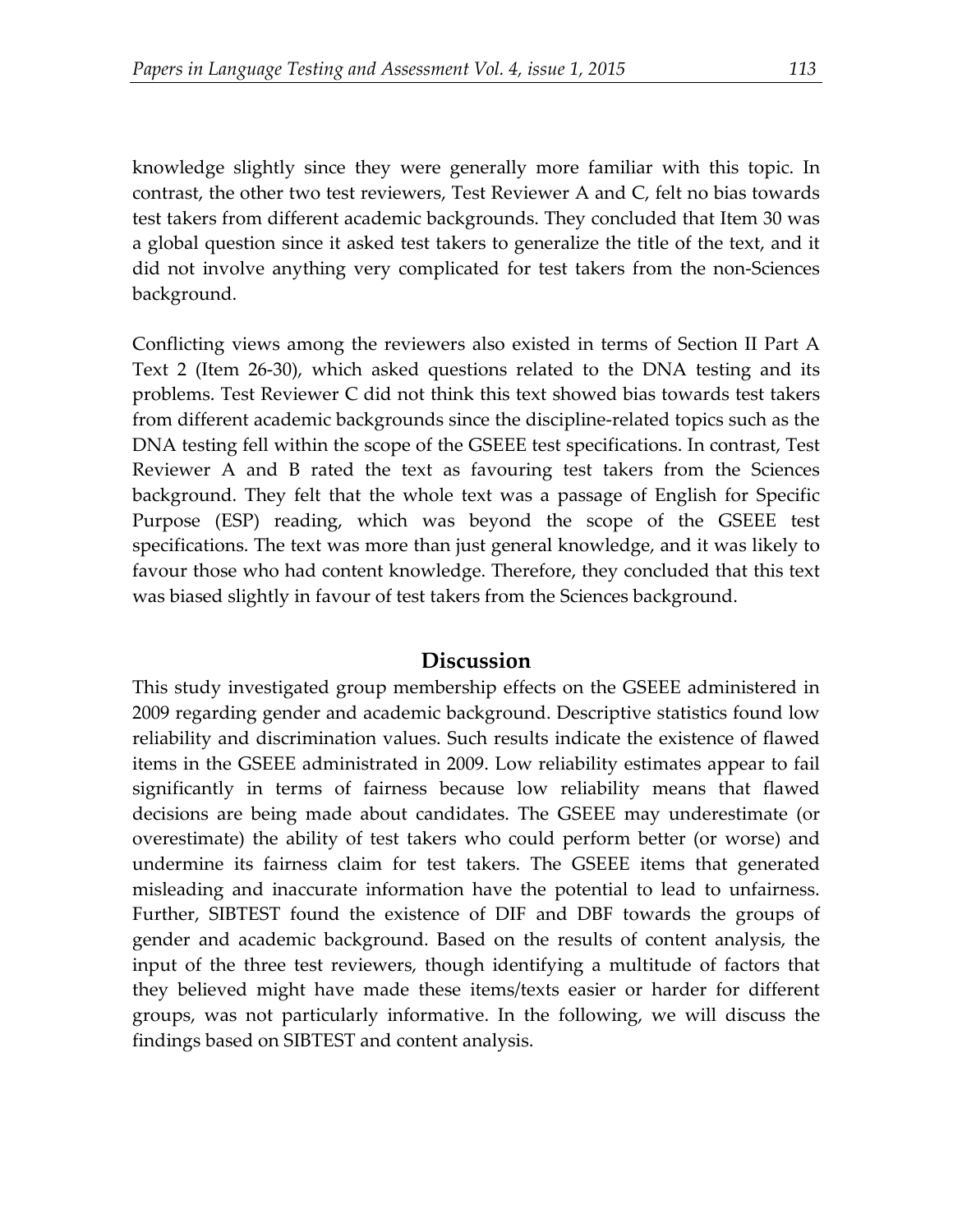## **SIBTEST Findings**

SIBTEST was used to explore the presence of DIF and DBF and quantify the size of DIF and DBF. In terms of gender groups, the current study identified two items/texts favouring males at B level and three items/texts favouring females at C level. The results seem to show no systematic relationship between the DIF direction and item difficulty/item discrimination values. The results regarding the flagged items/bundles favouring males might be partially related with test content and topic familiarity. As the previous literature indicated, males tended to perform better in 'scientific-related content' than their matched female peers (Bond, 1993, p. 277). The study has also provided evidence that test format might be another reason to cause the differential functioning of the items/texts between male and female test takers. Compare with the practical writing task (10 out of 100 points), the effect of test format on gender performance differences is more evident in the essay writing since the essay writing took a larger percentage over the total score (20%). In this study, females performed better than males in essay writing, which is consistent with the conclusions from the previous studies (Bolger & Kellaghan, 1990; Pomplun & Sundbye, 1999). Moreover, female test takers performed significantly better than males on the Cloze. This result conflicts with Lin and Wu's study (2003) in which the bundles of Cloze favoured males slightly. As Cloze is a commonly used testing format in language testing (Bachman & Palmer, 2010), how gender interacts with the testing performance on Cloze certainly merits further research in the future.

Regarding the group of academic background, SIBTEST found that one item and one text functioned differentially towards the Sciences test takers. These results might be related to the content of the text, which focused on specific knowledge of Genetic Testing. This is consistent with results from the previous empirical studies which found students performed better on texts which related to their own background knowledge (Hale, 1988; Pae, 2004).

## **Substantive Analysis Findings**

While the SIBTEST results found that interactions existed between gender, academic background, and the GSEEE test performance, the determination of test bias warrants further investigation through a content review of the test. Three experts in language testing examined the likely causes of the flagged items/texts and investigated whether these causes were linked to bias. Regarding gender DIF, the reviewers believed there were multiple factors associated with performance discrepancies. These factors include general, often gender stereotyped comments, e.g., that female test takers were advantaged in identifying information and subtle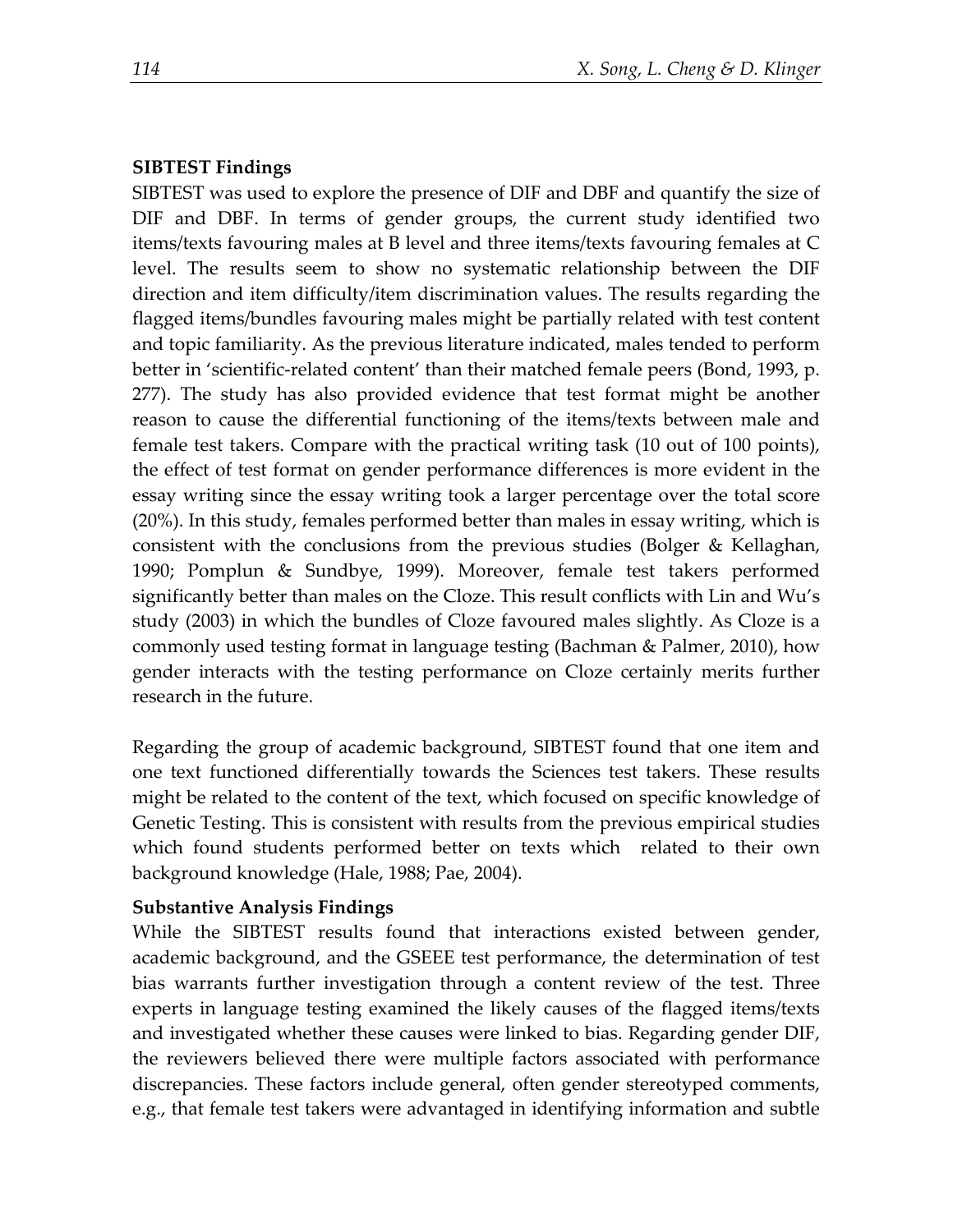changes in language, in the productive skills of speaking and writing, and more highly motivated and diligent, while males were more knowledgeable in history and scientific-related topics. However, overall the three reviewers did not believe that gender played a major role in affecting test takers' admission status for master's programs in China.

Despite explicit explanation and their experience working as language experts in the universities and as high-stakes item writers, the reviewers did not seem to understand what bias meant. Additionally, the results of the content analysis reflect the challenge of using expert judges for bias analyses in DIF research, which is consistent with the previous studies (Geranpayeh & Kunnan, 2007; Uiterwijk  $\&$ Vallen, 2005). The exploratory-based DIF analyses, though still common in test development and evaluation, generally fail to cogently explain causes beyond flagging the items that are potentially biased against certain groups.

Similar gender stereotyping occurred in relation to factors the reviewers associated with performance discrepancies towards groups of academic background. Further, the reviewers had different views regarding whether the flagged item and text were linked to potential bias. First, the reviewers seem to disagree whether the flagged item and text were disciplinary specific, or, whether the item/text examined general English or English for Academic Purposes (EAP)/English for Specific Purposes (ESP). To further understand the lexical component of the problematic text (Genetic Testing), a lexical text analysis was conducted using Vocabprofile (Cobb, 1999). Results found the passage did not seem very academic because of the low percentage of Academic Word List (AWL) words (5.5%). However, there were about 13% less frequent words in the Off-list category such as *paternity, prescription, kinship, genetic, saliva*, and *ancestor*. The top three key words for the proper comprehension of the text all fall into the scope of the Off-list category — *paternity, genetic*, and *ancestor*. Considering the Chinese national policies and institutional practices promoting the use of English as a teaching language in disciplinary courses (Du, 2003; Yang, 1996), test takers with Sciences background may have opportunities to learn these Off-list category words in their disciplinary courses. As such, test takers from Sciences background are more advantaged than those from Humanities/Social Sciences background in this text.

Second, the results suggest that the reviewers interpreted the GSEEE test specifications differently. There was no agreement among the three reviewers whether the GSEEE is designed to test General English, EAP, or ESP. While one reviewer believed the discipline-related topics such as the DNA testing fell within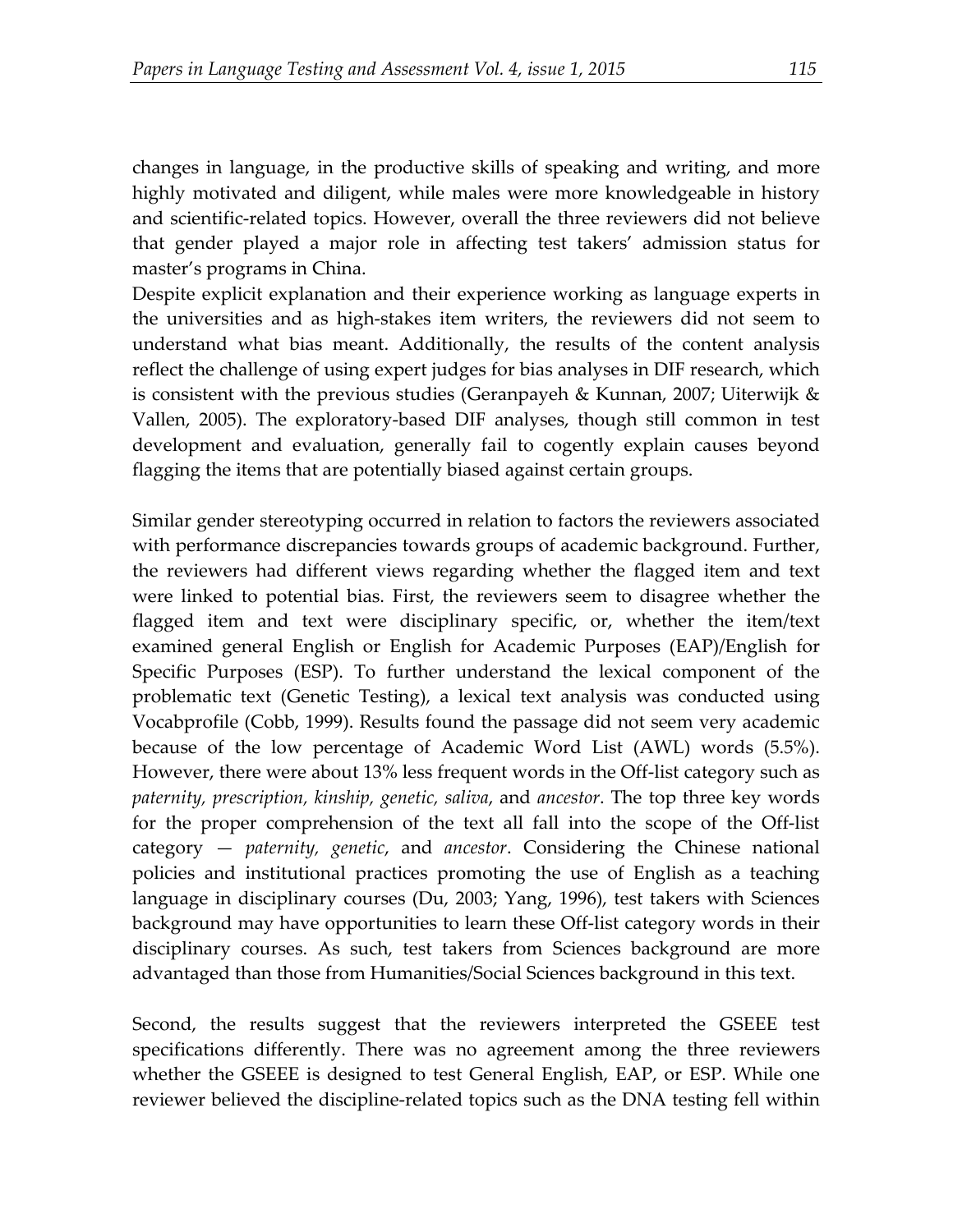the scope of the GSEEE test specifications, the other two reviewers stated that ESP readings were beyond the scope of the GSEEE test specifications. According to the 2009 GSEEE test specifications (NEEA, 2009):

The GSEEE is designed for non-English majors. Considering the practical purposes, test takers should have command of vocabularies related to one's profession or academic major as well as those involved in individual likes and dislike, life habits, and religion… Test takers should be able to comprehend not only books and newspapers in a variety of topics, but also literature, technical manuals, and introduction of products related to one's academic or professional area. (p. 2)

Hence, the purpose of the GSEEE is to examine test takers' knowledge and skills in General English as well as in EAP and ESP. However, this may create confusion and difficulties in test design and development because a great part of academic and professional vocabulary and reading comprehension consists of vocabulary, genres, and discourse that are discipline-specific and context-situated. The differences among General English, EAP, and ESP have long been discussed in language teaching, learning, and testing (Dudley-Evans & St John, 1998; Flowerdew & Peacock, 2001). While General English focuses on day-to-day communication, EAP and ESP are to meet specific needs of learners—academic learning and professional developments (Dudley-Evans, 1997). Thus EAP and ESP are centered on the language appropriate to these activities in terms of grammar, lexis, register, discourse, genre, and study skills. How to select and produce more balanced test items and serve the multiple purposes in assessing test takers' ability in General English as well as EAP and ESP presents a challenge for the GSEEE test developers.

# **Conclusion and Implications**

As high-stakes, pre-entry tests play a significant role in decision-making, it is important to examine how tests function towards groups of test takers and what they really measure. This study found evidence of DIF and DBF on the 2009 GSEEE towards groups of gender and academic background. A review of the flagged items and tests by the three test reviewers identified a myriad of factors that potentially contributed to different performance of focal and reference group members who were matched on ability. Nevertheless, consistent evidence was not found to suggest these flagged items/texts exhibited bias. Such results indicate that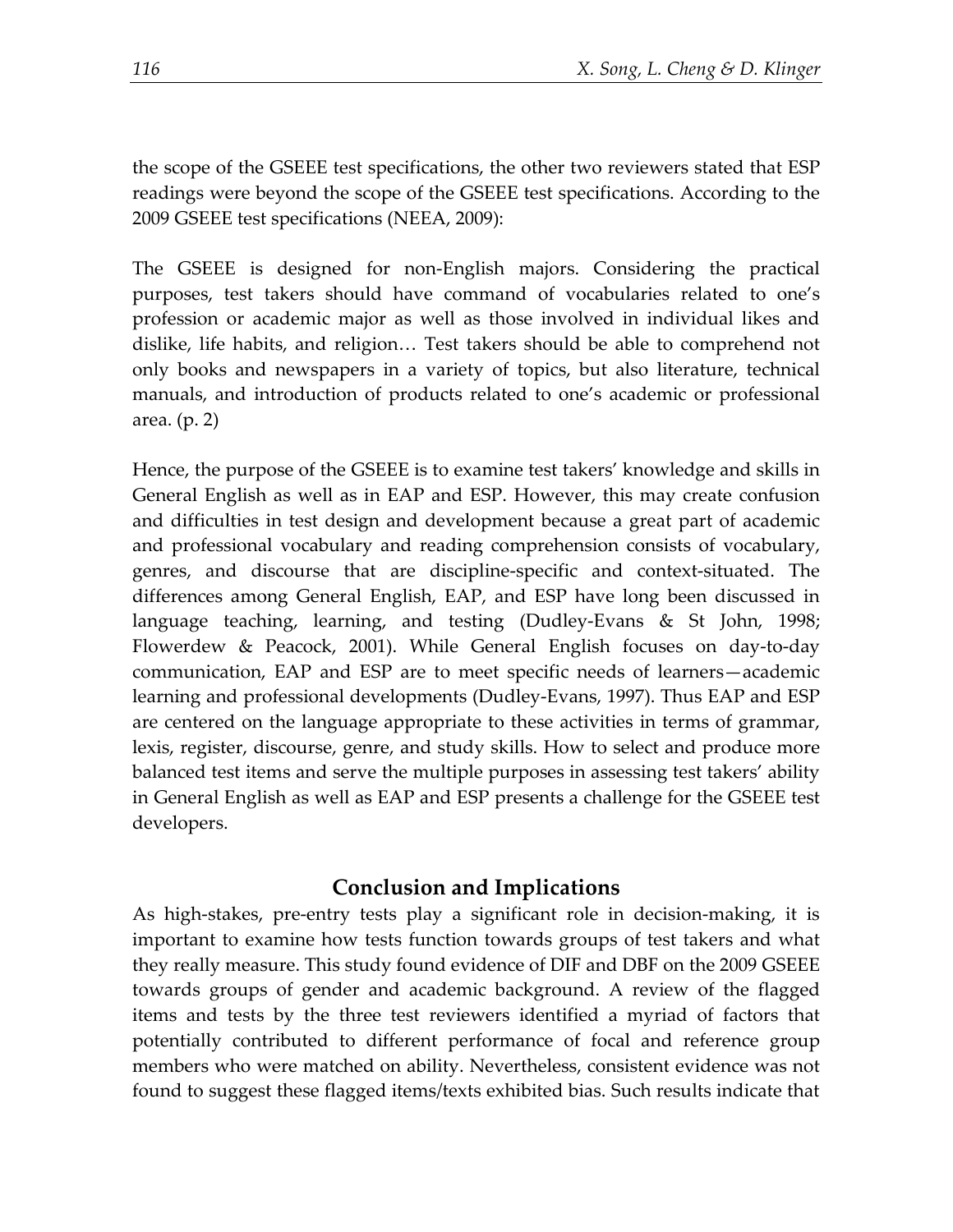the primary importance of improving the overall reliability of the test before further DIF studies should be attempted.

While systematic bias may not have been detected, the study provides important implications for the GSEEE test practices and English education in China as a whole. First, the study shows the urgency to improve item quality of the GSEEE. The GSEEE does not provide reliable results to estimate test takers' English proficiency through its test items. Given the low reliability and discrimination values, it is of paramount importance to ensure test quality so that individual test takers are provided with fair opportunities to perform. Although the NEEA claims to have established a quality control system and conducted test evaluation research (Liu, 2010), the public does not have access to its evaluation reports. How the test items with poor quality were addressed in score reports remains unknown. Because large-scale high-stakes language tests in China including the GSEEE have rarely been screened for item bias (Fan & Jin, 2012), the paper calls for moderation panels to conduct ongoing technical examinations. Second, there are some major implications for test developers and item writers. Test specifications should be clearly described in terms of the purposes of the test. The NEEA needs to revisit key elements in the GSEEE test specifications, such as test constructs, format, content, and how the choices on these issues may advantage or disadvantage certain groups or individuals of test takers. Proper training and item writing guidance should be provided to help item writers to be aware of potential bias issues in item design and content selection. The NEEA needs to perform DIF analyses and invite suitably trained reviewers to conduct fairness review to help ensure that test questions are fair to different groups. Evidence-based research (e.g., DIF techniques) will lead to improvements in test quality and establish a robust foundation and mechanism that improvements to test fairness can be built upon. Third, since significant group differences exist on the GSEEE items, there are implications for curriculum developers, university teachers, and students in teaching and learning in higher education. Curriculum developers may consider various topics in curriculum design in Chinese language education. Given the impact of tested language skills, topic familiarity, and test format on group performance differences, university instructors should adopt various teaching methods to encourage engagement of students with different backgrounds, and students should be encouraged to enhance their learning on certain aspects.

Since this is essentially an exploratory study, more in-depth, systematic inspections using confirmatory approaches are warranted in the future. The confirmatory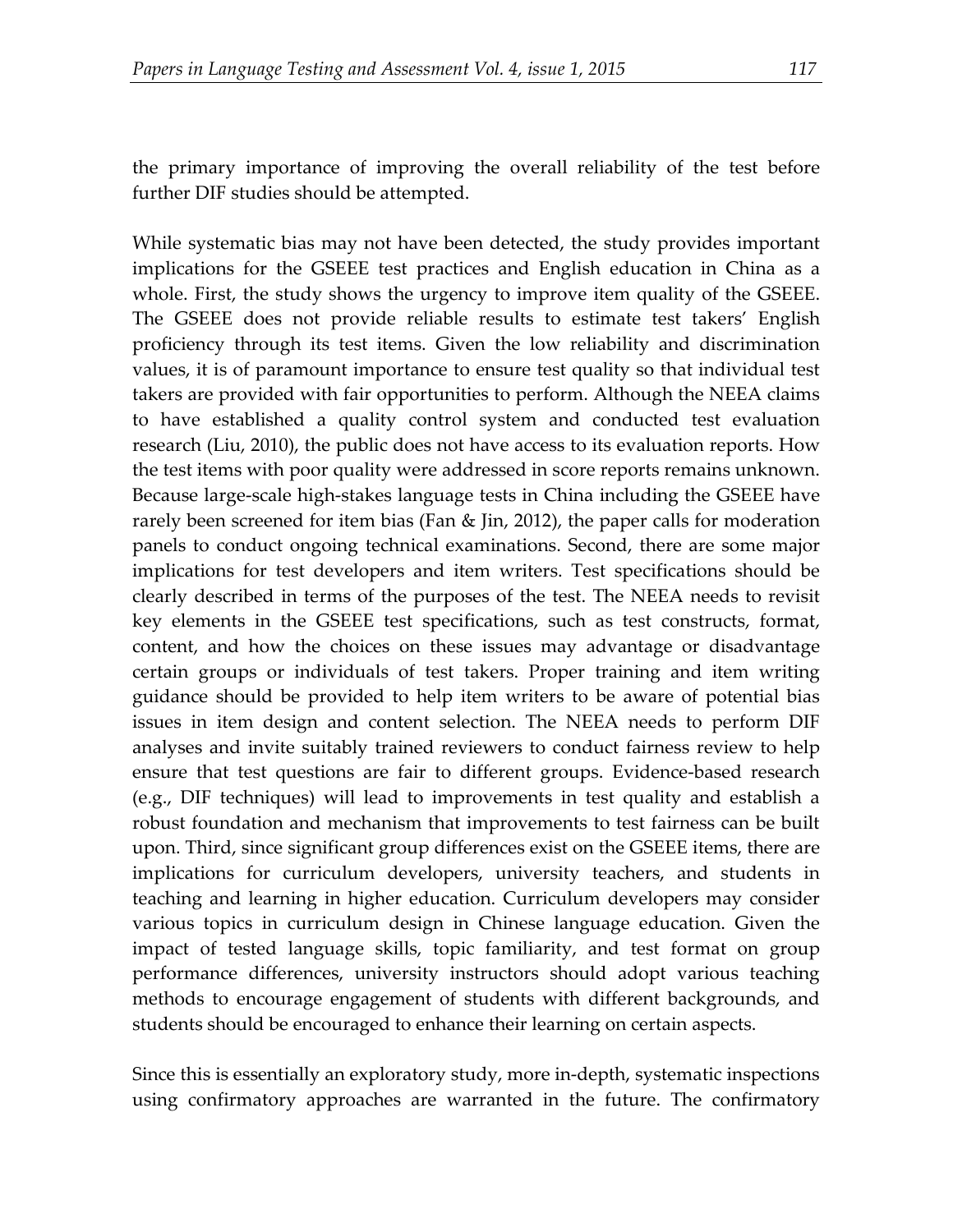approach for DIF analyses is theory-driven and allows for more thorough explanations of DIF (Ferne & Rupp, 2007; Sandilands et al., 2012). Rousos and Stout's (1996) two-stage multidimensionality-based confirmative DIF approach could provide direction for future studies. In addition, the use of multiple DIF procedures, such as Logistic regression, IRT, or MH alongside with SIBTEST, will be helpful to cross-validate statistical results and increase the certainty in identifying flagged items. As the groups of academic background (Humanities & Social Sciences or Sciences) were actually not equally represented in the real world population in China, inflation may exist and caution is needed to interpret the DIF results. In addition, the content analysis was post hoc; it would have been interesting to see which items were considered biased by content reviewers without guidance from the DIF analysis. The current study only focuses on one aspect of test fairness: potential bias in test design and development. Considering test fairness is 'an extraordinarily broad subject' (Willingham & Cole, 1997, p. 234), more research is needed to help to identify what aspects of the GSEEE may threaten fairness. Besides creating the best possible test items to eliminate bias, it is imperative to examine test fairness when the GSEEE is administered, scored, and used.

#### **Acknowledgements**

We would like to express our sincere gratitude to Prof. He and her team for their assistance in data entry. Thanks also go to the Ontario Graduate Scholarship program and Queen's University for funding the research. Finally, we want to thank Cathleen Benevento, Dr. Kathryn Hill, and two anonymous reviewers for their editing and revising work.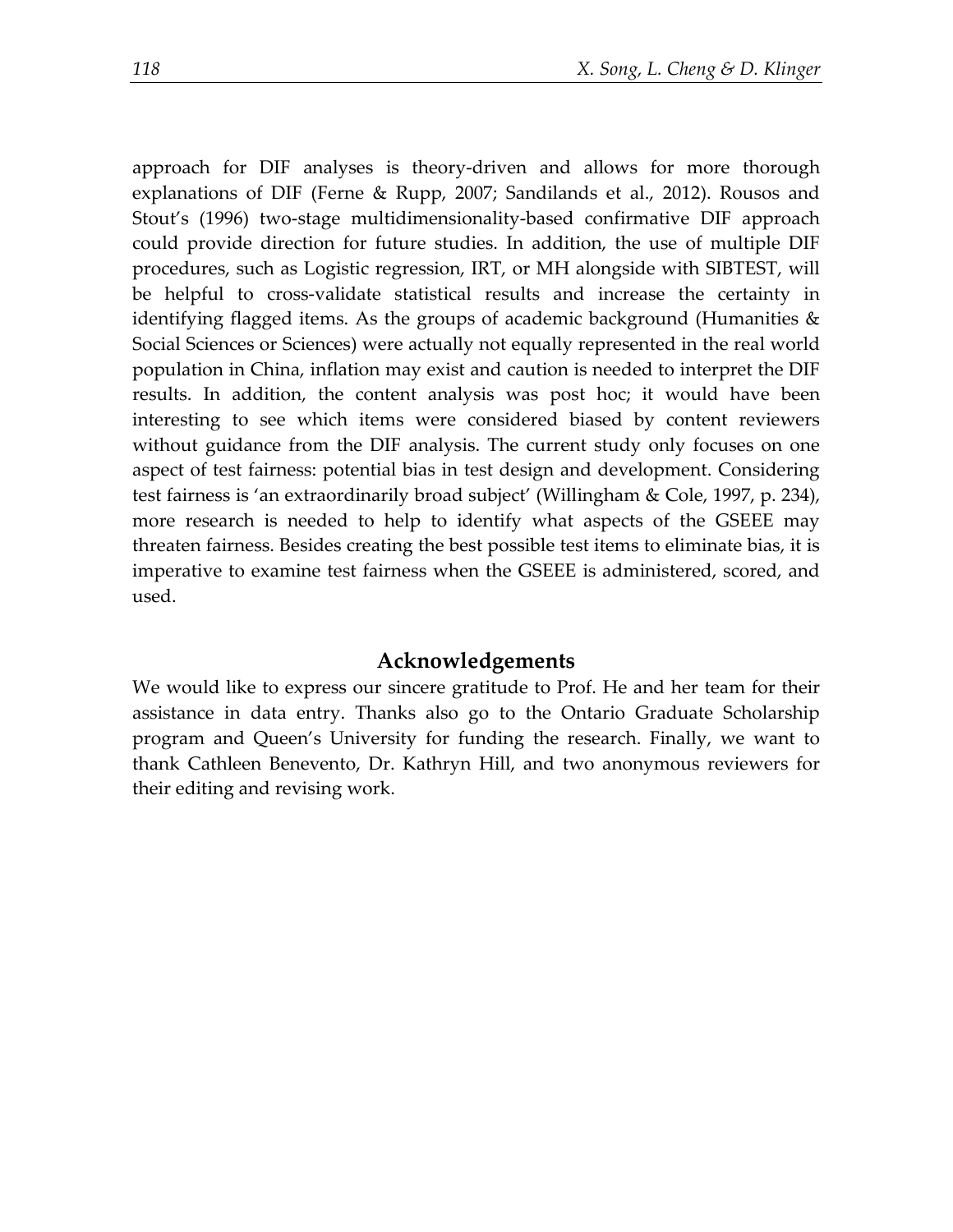## **References**

- Angoff, W. (1993). Perspective on differential item functioning methodology. In P.W. Holland& H. Wainer (Eds.), *Differential item functioning* (pp. 3–24). Hillsdale, N.J.: Lawrence Erlbaum.
- Aryadoust, V., Goh, C. C. M., & Kim, Lee. (2011). An investigation of Differential item functioning in the MELAB listening test. *Language Assessment Quarterly, 8*,

361-85.

Bachman, L. F., & Palmer, A. S. (2010). *Language assessment in practice* (2nd ed.). Oxford:

Oxford University Press.

Bolger, N. & Kellaghan, T. (1990). Method of measurement and gender differences in

Scholastic Achievement. *Journal of Educational Measurement, 27*, 165-174.

Bond, L. (1993). Comment on the O'Neill and McPeek paper. In P. W. Holland & H.

Wainer (Eds.), *Differential item functioning* (pp. 277–281). Hillsdale, NJ: Lawrence Erlbaum.

- Brantmeier, C. (2003). Does gender make a difference? Passage content and comprehension in second language reading. *Reading in a Foreign Language, 15,* 1-27.
- Breland, H., Lee, Y.-W., Najarian, M., & Muraki, E. (2004). *An analysis of the TOEFL CBT*

*writing prompt difficulty and comparability of different gender groups* (ETS Research

Rep. No. 76). Princeton, NJ: Educational Testing Service.

- Carlton, S. T. & Harris, A. (1992). Characteristic associated with Differential Item Functioning on the Scholastic Aptitude Test: Gender and majority/minority group comparison (ETS-RR-64). Princeton, NJ: Educational Testing Service.
- Chung, T. & Berry, V. (2000). The influence of subject knowledge and second language

proficiency on the reading comprehension of scientific and technical discourse. *Hong Kong Journal of Applied Linguistics 5,* 27–52.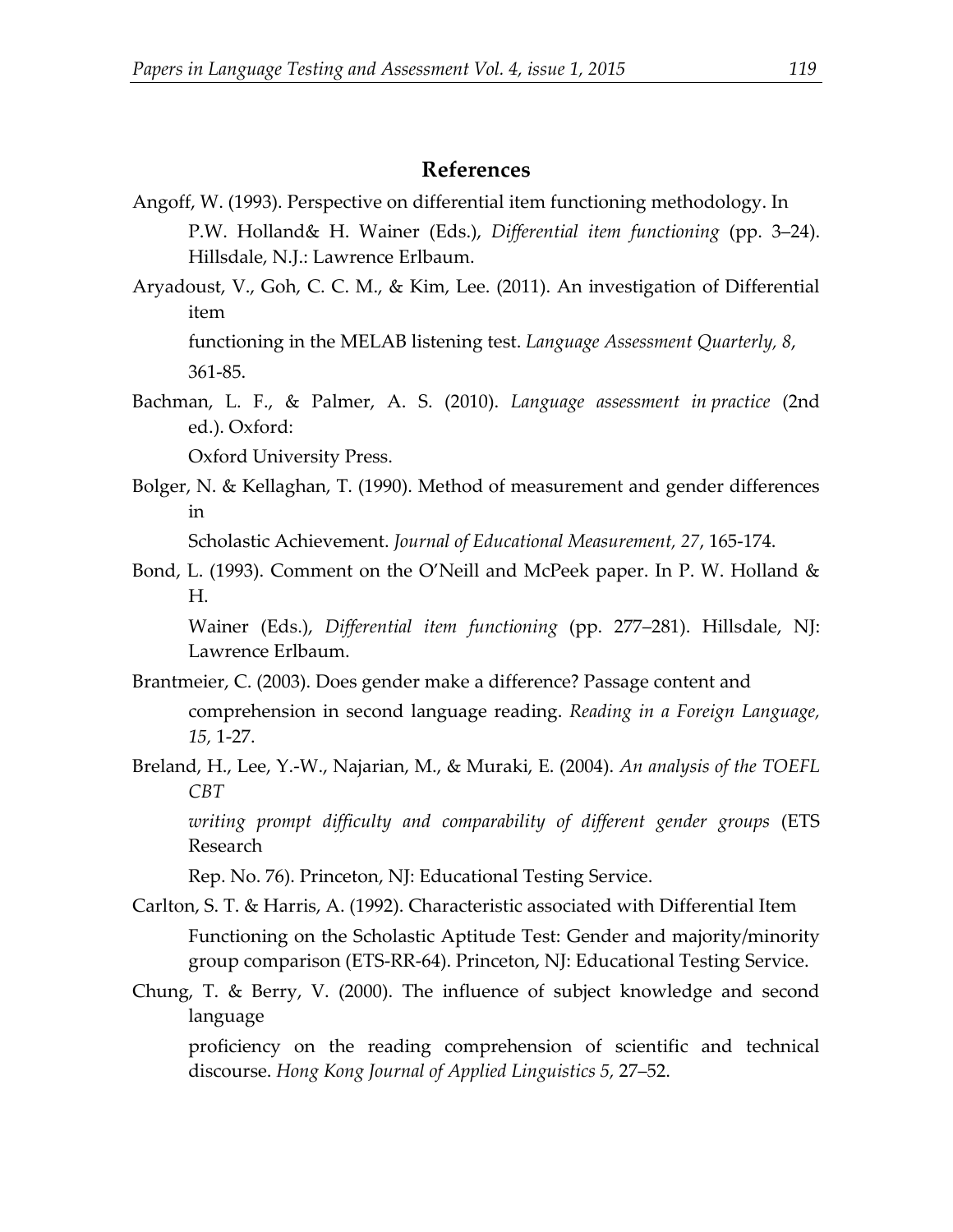Clapham, C. (1996). *The development of IELTS: A study of the effect of background knowledge* 

*on reading comprehension.* Cambridge: University of Cambridge Local Examinations Syndicate and Cambridge University Press. (Studies in Language Testing, Volume 4. Series Editor: Michael Milanovic.)

- Clauser, B. E., & Mazor, K. M. (1998). Using statistical procedures to identify differentially functioning test items. *Educational Measurement: Issues & Practice, 17,* 31-44.
- Cobb, T. (1999). Breadth and depth of vocabulary acquisition with hands-on concordancing. *Computer Assisted Language Learning 12,* 345-360.
- Cole, N. (1997). *The ETS gender study: How females and males perform in educational settings* (ETS-RR-143). Princeton, NJ: Educational Testing Service.
- Cole, N. S., & Zieky, M. J. (2001). The new faces of fairness. *Journal of Educational*
- *Measurement, 38*, 369-382. Dennon, D. (1982). Sex differences in cognition: A review and critique of the longitudinal evidence. *Adolescence, 17*, 779-788.
- DeMars, C. E. (2000). Test stakes and item format interactions. *Applied Measurement in*

*Education, 13*, 55-77.

- Douglas, J., Roussos, L., & Stout, W. (1996). Item-bundle DIF hypothesis testing: Identifying suspect bundles and assessing their differential functioning. *Journal of Educational Measurement, 33*, 465- 484.
- Du, W. (2003). On the Necessity of Teaching Specialized Course in English. *Journal of*

*Shanxi Agriculture University (Social Science Education), 2(1)*, 72-74.

Dudley-Evans, T. and St John, M. (1998). Developments in ESP: A multidisciplinary

approach. Cambridge: Cambridge University Press.

Fan, J. & Jin, Y. (2012). *Developing a code of practice for EFL testing in China: A databased* 

*approach*. Paper presented in LTRC, Princeton, NJ.

Ferne, T. & Rupp A. (2007). A Synthesis of 15 Years of Research on DIF in Language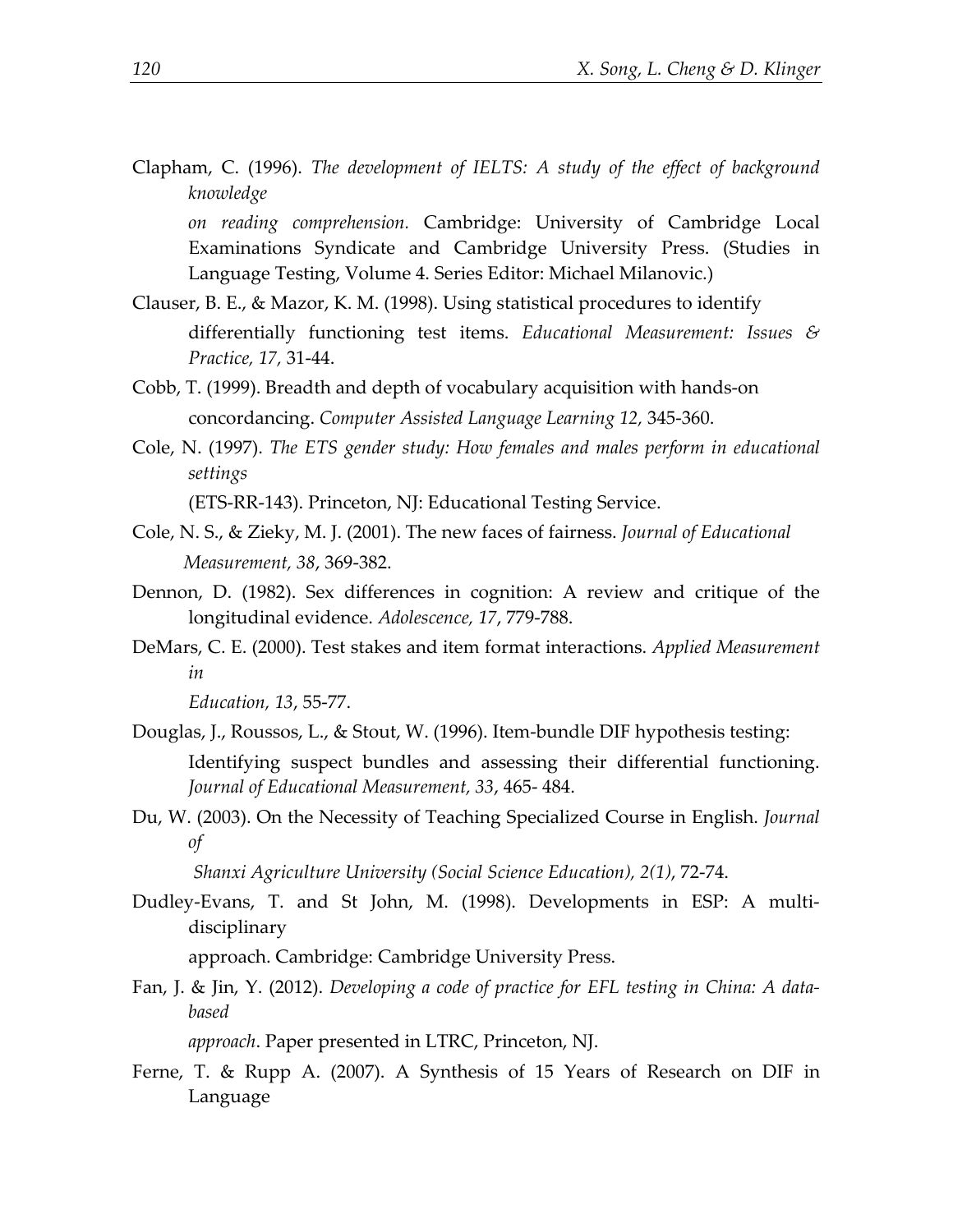Testing: Methodological Advances, Challenges, and Recommendations. *Language Assessment Quarterly: An International Journal, 4,* 113-148.

Flowerdew, J., & Peacock, M. (Eds.). (2001). *Research perspectives on English for academic*

 *purposes*. Cambridge, UK: Cambridge University Press.

- Gierl, M. (2005). Using a multidimensionality-based DIF analyses to identify and interpret constructs that elicit group differences. *Educational Measurement: Issues and Practice, 24,* 3-14.
- Geranpayeh, A. & Kunnan, A. J. (2007). Differential item functioning in terms of age in

the Certificate in Advanced English Examination. *Language assessment quarterly: An international journal, 4,* 190-222.

- Hale, G. A. (1988). Comprehension in the Test of English as a Foreign Language Student major field and text content: interactive effects on reading. *Language Testing, 5*, 49-61.
- Hamilton, C. (2008). *Cognition and sex differences*. New York: Palgrave MacMillan.
- He, L. (2010). The Graduate School Entrance English Examination. In L. Cheng & A.

Curtis (Eds.), *English language assessment and the Chinese learner* (pp. 145– 157). New York: Routledge. *Psychological Bulletin, 104*, 53-69.

Krekeler, C. (2006). The effect of background knowledge revisited Language for special

academic purposes (LSAP) testing. *Language Testing, 23*, 99-130.

- Kim, Y. & Jang, E. (2009). Differential Functioning of reading subskills on the OSSSLT for L1 and ELL students: A multidimensionality model-based DBF/DIF approach. *Language Learning, 59,* 825-865.
- Kintsch, W. (1998). *Comprehension: A paradigm for cognition.* Cambridge: Cambridge University Press.
- Kong, W. (2009). TEM-4 yuedu ceshi de DIF yanjou [DIF Study of Reading Module in

TEM-4], *Foreign Language in China*, 2009(1).

Kunnan, A. J. (2000). Fairness and justice for all. In A. J. Kunnan (Ed.), *Fairness and*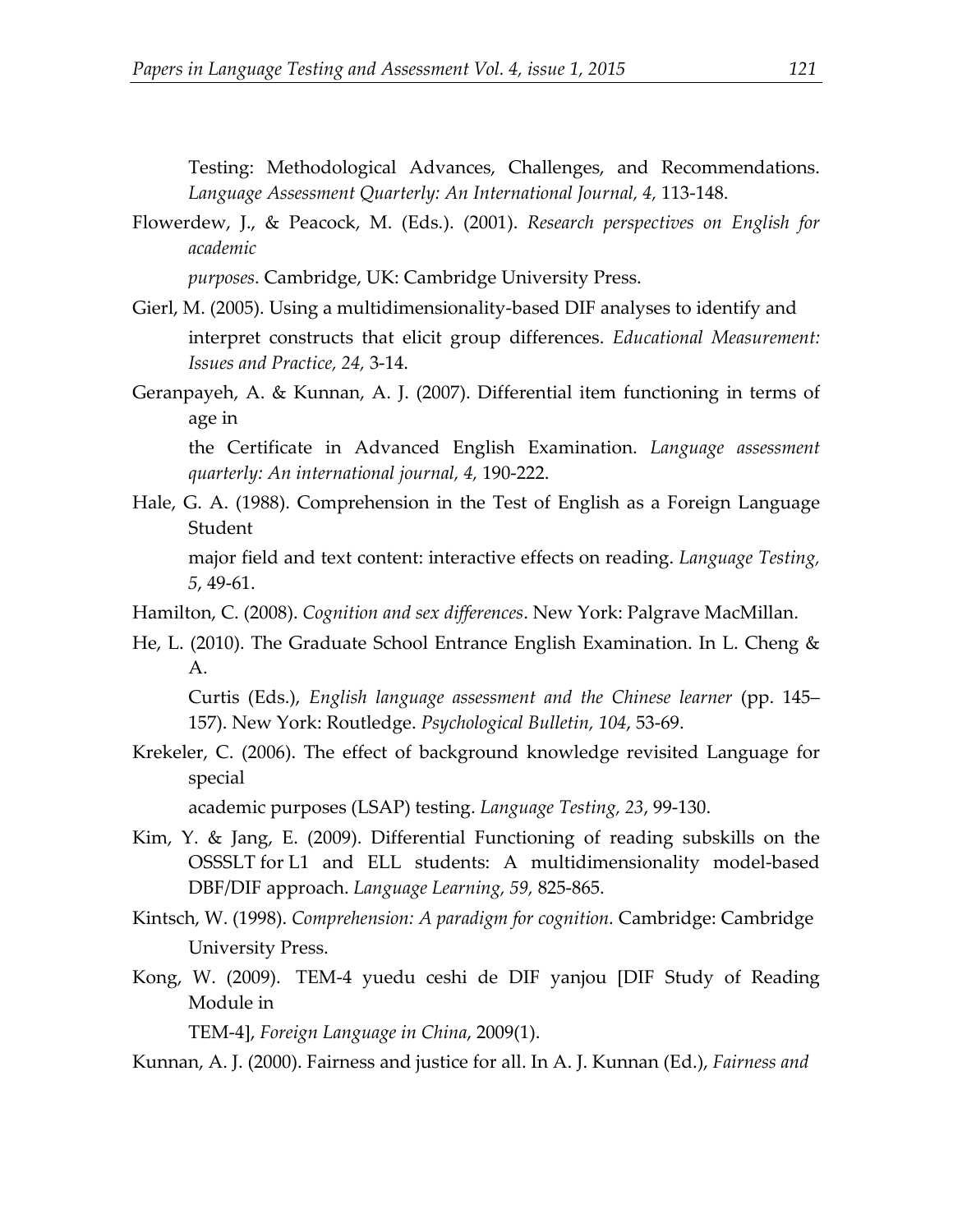*validation in language assessment* (pp. 1-14). Cambridge, UK: Cambridge University Press.

Lei, X. (2007). Shanghai gaokao yingyu fenshu de xingbie chayi he yuanying [Gender differences and their sources on the National Maculation English Test in the

Shanghai area].*Shanghai Research on Education, 6*, 43-46.

Lin, J. & Wu, F. (2003). *Differential performance by gender in foreign language testing*. Paper

presented at the Annual Meeting of the National Council on Measurement in Education, Montreal, Canada.

- Liu, Q. (2010). The National Education Examinations Authority and its English language tests. In L. Cheng & A. Curtis (Eds.), *English language assessment and the Chinese learner* (pp. 29–43). New York: Routledge.
- Lynn, R. & Dai, X. (1993). Sex differences on the Chinese standardized sample of the

WAIS-R. *The Journal of Genetic Psychology, 154*, 459-463.

- Liu, B. & Li, Y. (2010). Opportunities and barriers: Gendered reality in Chinese higher education. *Frontiers of Education in China. 5*, 197-221.
- McNamara, T. & Roever, C. (2006). *Language testing: The social dimension.* Oxford, UK:

Blackwell Publishing.

McNamara, D. S., Kintsch, E., Songer, N. B., & Kintsch, W. (1996). Are good texts always

better? Interactions of text coherence, background knowledge, and levels of understanding in learning from text. *Cognition and Instruction, 14*, 1-43.

Ministry of Education (2011). 2011 nian quanguo shuoshi yanjiushen zhaoshen kaoshi

kaoshen jingru fushi [*National cut- scores of the 2011 administration*]. Retrieved on May20,2010 from from

http://yz.chsi.com.cn/kyzx/kydt/201203/20120330/296907941.html

- National Education Examinations Authority (2009). *GSEEE Syllabus.* Beijing, China: Higher Education Press.
- O'Neill, K. A., McPeek, W. M., & Wild, C. L. (1993). *Differential Item Functioning on the*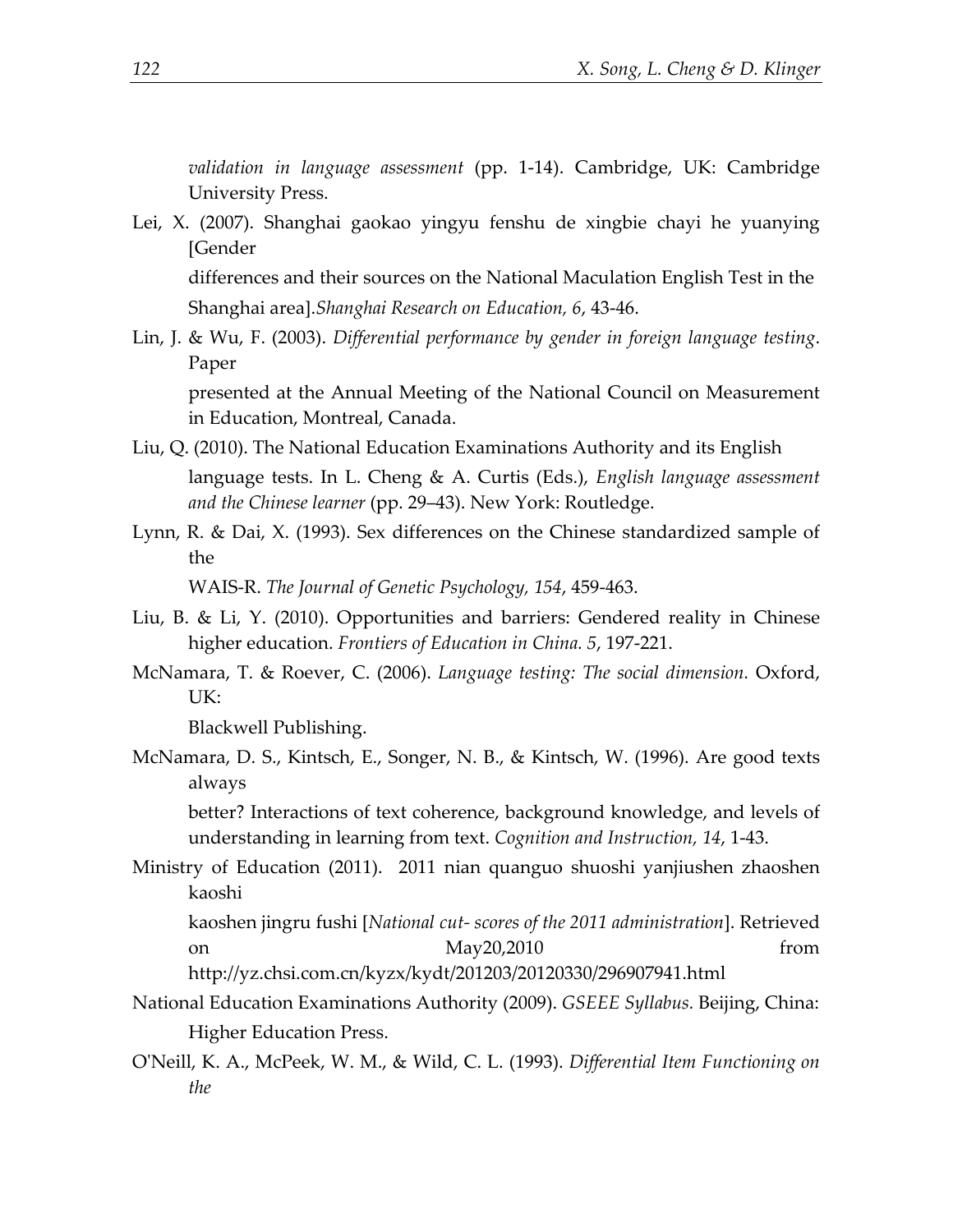*Graduate Management Admission Test* (ETS-RR-35). Princeton, NJ: Educational Testing Service.

Pae, T. (2004). DIF for learners with different academic backgrounds. *Language Testing,* 

*21,* 53-73.

- Pedhazur, E. J., & Schmelkin, L. P. (1991). *Measurement, design, and analysis: An integrated approach*. Hillsdale, NJ: Lawrence Erlbaum Associates
- Penfield, R. D., & Lam, T. C. M. (2000). Assessing differential item functioning in Performance assessment: Review and recommendations. *Educational Measurement: Issues and Practices,19(3),*5-15.
- Pomplun, M. & Sundbye, N. (1999). Gender differences in constructed response reading

items. *Applied Measurement in Education, 12*, 95-109.

Postiglione, G. A. (2006). School and inequality in China. In G. A. Postiglione (Ed.), *Educational and social change in China: Inequality in a market economy* (pp.3-24). NY:

M.E. Sharpe, Inc.

Roussos, L, A., & Stout, W. F. (1996). Simulation studies of the effects of small sample

size and studied item parameters on SIBTEST and Mantel-Haenszel type I error

performance. *Journal of Educational Measurement, 33*, 215-230.

- Roussos, L., & Stout, W. (2004). Differential item functioning analysis. In D. Kaplan (Ed.), *The Sage handbook for social sciences* (pp. 107–115). Newbury Park, CA: Sage.
- Roznowski, M. & Reith, J. (1999). Examining the measurement quality of tests containing differentially functioning items: Do biased items result in poor measurement? *Educational and Psychological Measurement, 59*, 248-269.
- Shealy, R., & Stout, W. F. (1993). A model-based standardization approach that separates true bias/DIF from group differences and detects test bias/DIF as well as item bias/DIF. *Psychometrika, 58*, 159-194.
- Tapiero, I. (2007). *Situation models and levels of coherence: Toward a definition of comprehension.* New York: Lawrence Erlbaum.